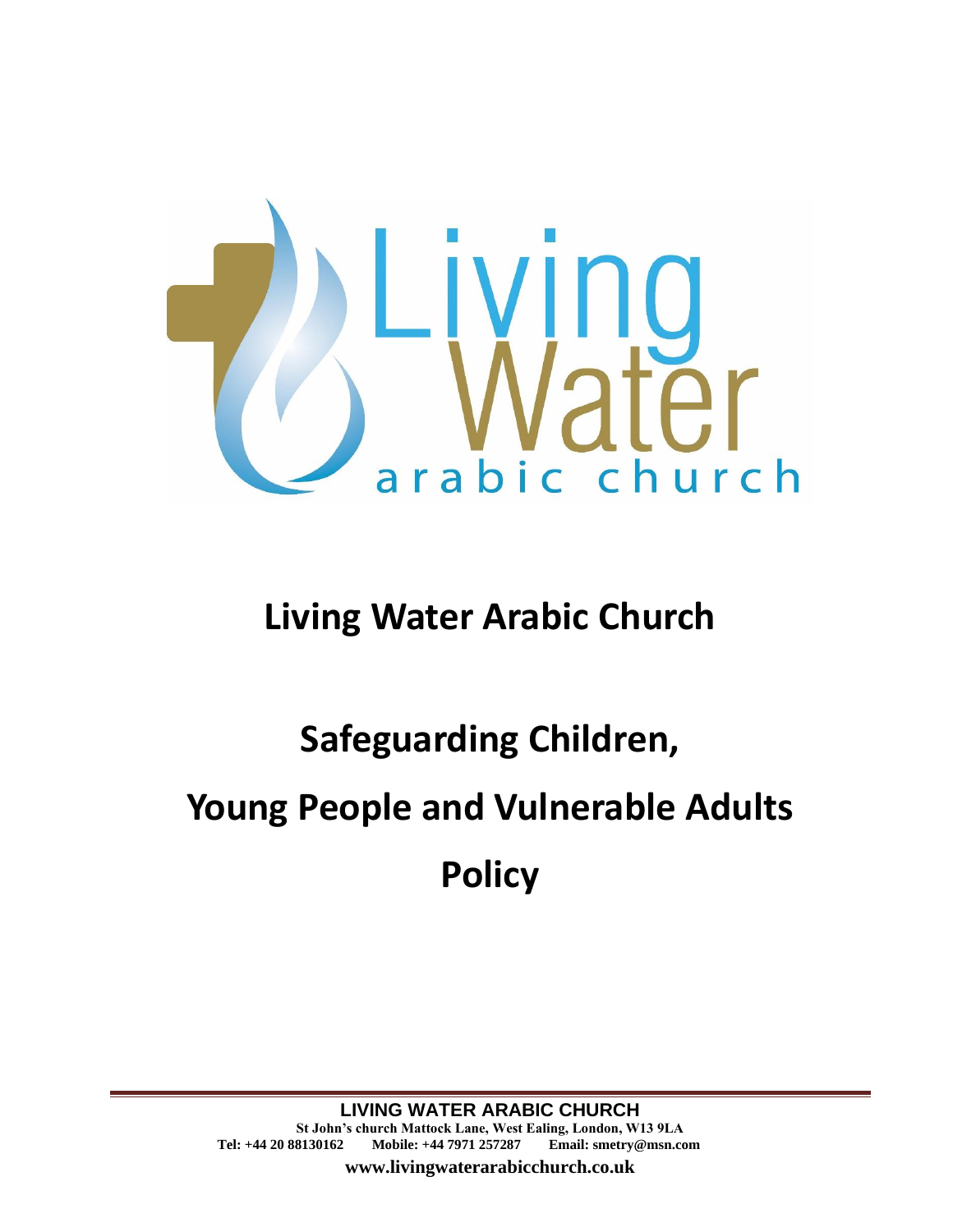## **Contents**

- **1 Policy Statement**
- **2 Safeguarding Officer and Champion**
- **3 Putting the policy into practice at St George's**
- **4 Definitions of child abuse**
- **5 Signs of abuse**
- **6 Responding when a child talks to you about abuse**
- **7 Action on suspicion or disclosure of abuse**
- **8 Support for yourself**
- **9 Ex-offenders within the church**
- **10 Adult survivors of abuse within the congregation**
- **11 Pastoral Care of Vulnerable Adults**
- **12 Safer Recruitment**
- **13 Appendices**

This document presents the Safeguarding Policy of Living Water Arabic Church, written by the leadership team on behalf of the church members. It describes the positive steps that we, the leadership team, will take in order to put that policy into practice. It also helps us to understand the nature of abuse and the procedures for dealing with it, if it was to occur.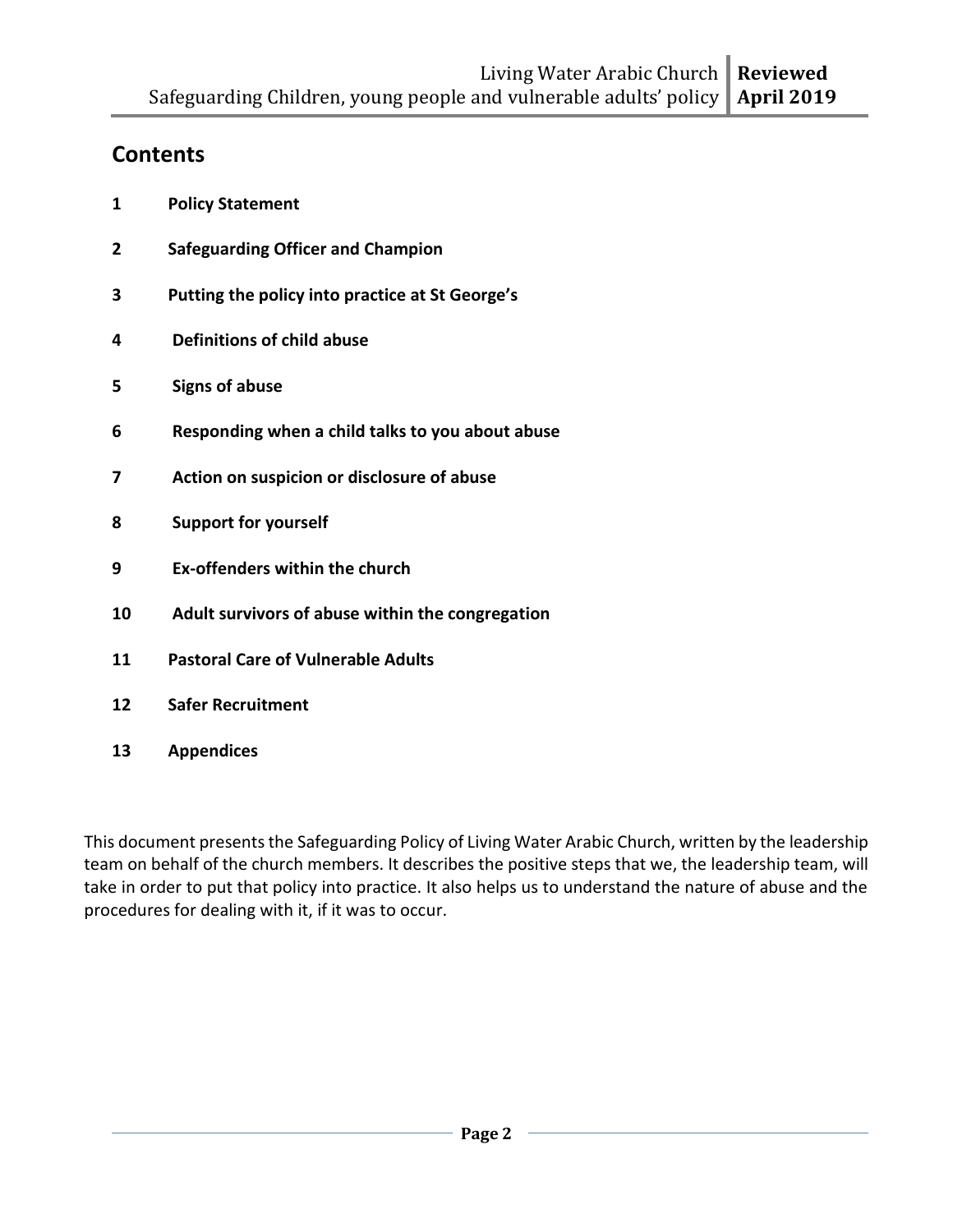## **1 Policy Statement**

The Church is called to share the good news of God's salvation through Jesus Christ. The life of our communities and institutions is integral to how we address this task. The good news speaks of welcome for all, with a particular regard for those who are most vulnerable, into a community where the value and dignity of every human being is affirmed and those in positions of responsibility and authority are truly trustworthy. Being faithful to our call to share the gospel therefore compels us to take with the utmost seriousness the challenge of preventing abuse from happening and responding well where it has.

#### **Policy Statement in accordance with the Church of England's 'Promoting a Safer Church'**

The care and protection of children, young people\* and vulnerable adults† involved in Church activities is the responsibility of the whole Church. Everyone who participates in the life of the Church has a role to play in promoting a Safer Church for all.

We accept and endorse the principles of the House of Bishops' Policy 'Promoting a Safer Church' 2017 six overarching policy commitments:

- Promoting a safer environment and culture
- Safely recruiting and supporting all those with any responsibility related to children, young people and vulnerable adults within the Church
- Responding promptly to every safeguarding concern or allegation
- Caring pastorally for victims/survivors of abuse and other affected persons
- Caring pastorally for those who are the subject of concerns or allegations of abuse and other affected persons
- Responding to those that may pose a present risk to others.
- young people/person means any individual(s) aged 14 to 17 years old
- † vulnerable adult Section 6 of the Safeguarding and Clergy Discipline Measure 2016 defines a 'vulnerable adult' as 'a person aged 18 or over whose ability to protect himself or herself from violence, abuse, neglect or exploitation is significantly impaired through physical or mental disability or illness, old age, emotional fragility or distress, or otherwise; and for that purpose, the reference to being impaired is to being temporarily or indefinitely impaired'. The full text of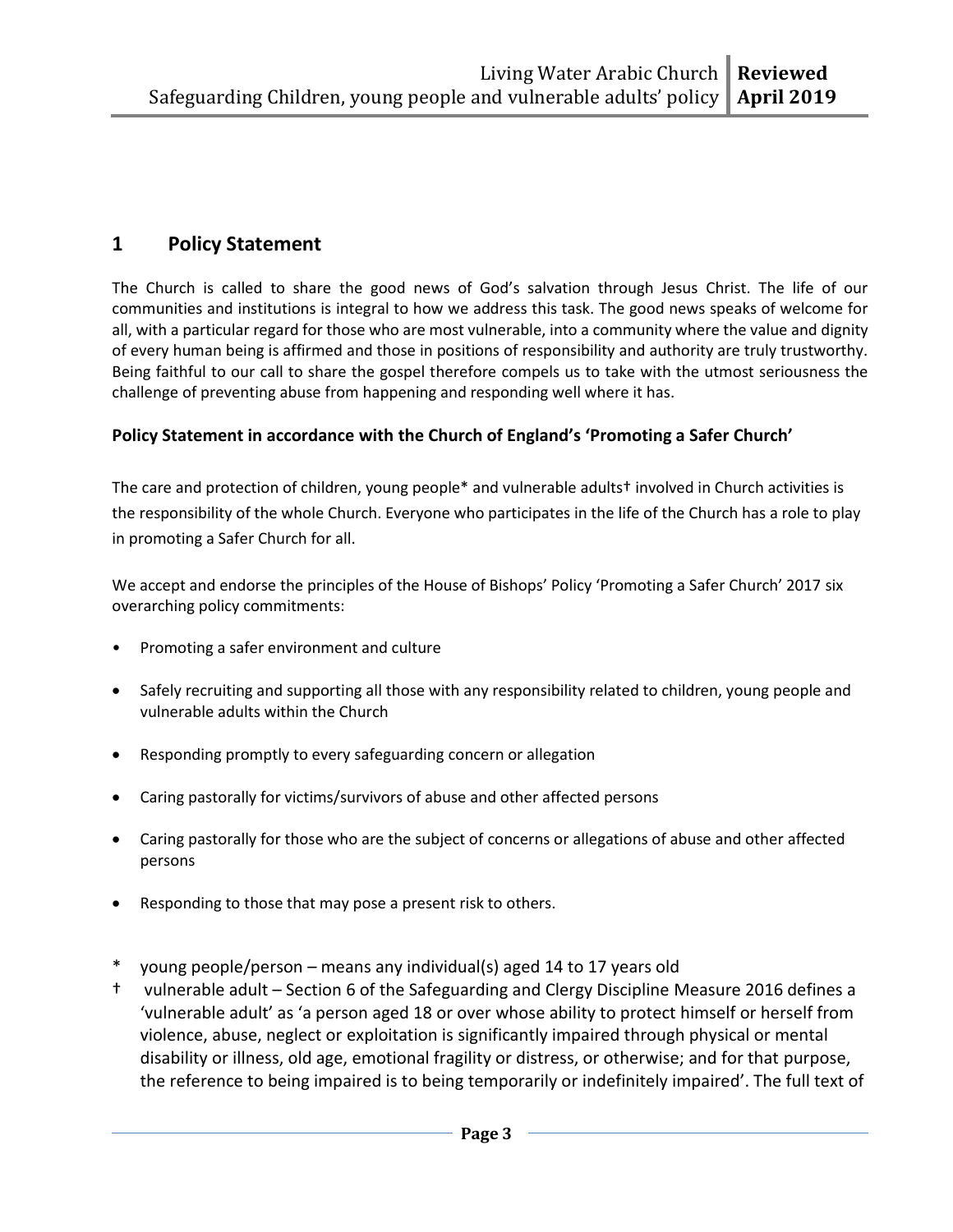the 2016 Measure can be found at: [www.publications.parliament.uk/pa/jt201516/jtselect/jtecc/79.pdf](http://www.publications.parliament.uk/pa/jt201516/jtselect/jtecc/79.pdf)

### **2 Safeguarding Officer and Champion –in Living Water Arabic Church**

The leadership team of St Living Water Arabic Church has appointed a safeguarding officer and Children's champion (known as the safeguarding team) to act as a voice for children and vulnerable adults within the parish. They will be responsible for overseeing this policy as it is put into action as well as being available to support those who work with children and vulnerable adults.

#### **Safeguarding Officer:**

**Samuel Benjamin**, 39 Linacre Road, Willesden NW2 5AY 020 84516558 07961137163

#### **Children's Champion:**

**Mervat Metry,** 22 Gosling Close, Greenford, Middlesex UB6 9UE 020 8813 0162 07723 095563

## **3 Putting the Policy into practice at Living Water Arabic Church**

Our commitment to Safeguarding will naturally have implications for every area in the life of the church. The main areas we will consider are

- Sunday School
- Youth Club
- Creche
- Holiday Club
- Prayer ministry with children
- Music Group
- Weekends away and other outings
- Selection and Appointment of volunteers and paid staff
- Training and supporting of staff
- Insurance
- Pastoral Care of vulnerable adults

We also hope that this commitment will be shared by every member of our church, although the different roles of individuals imply different levels of training and responsibility. All members should fall into at least one of the following groups: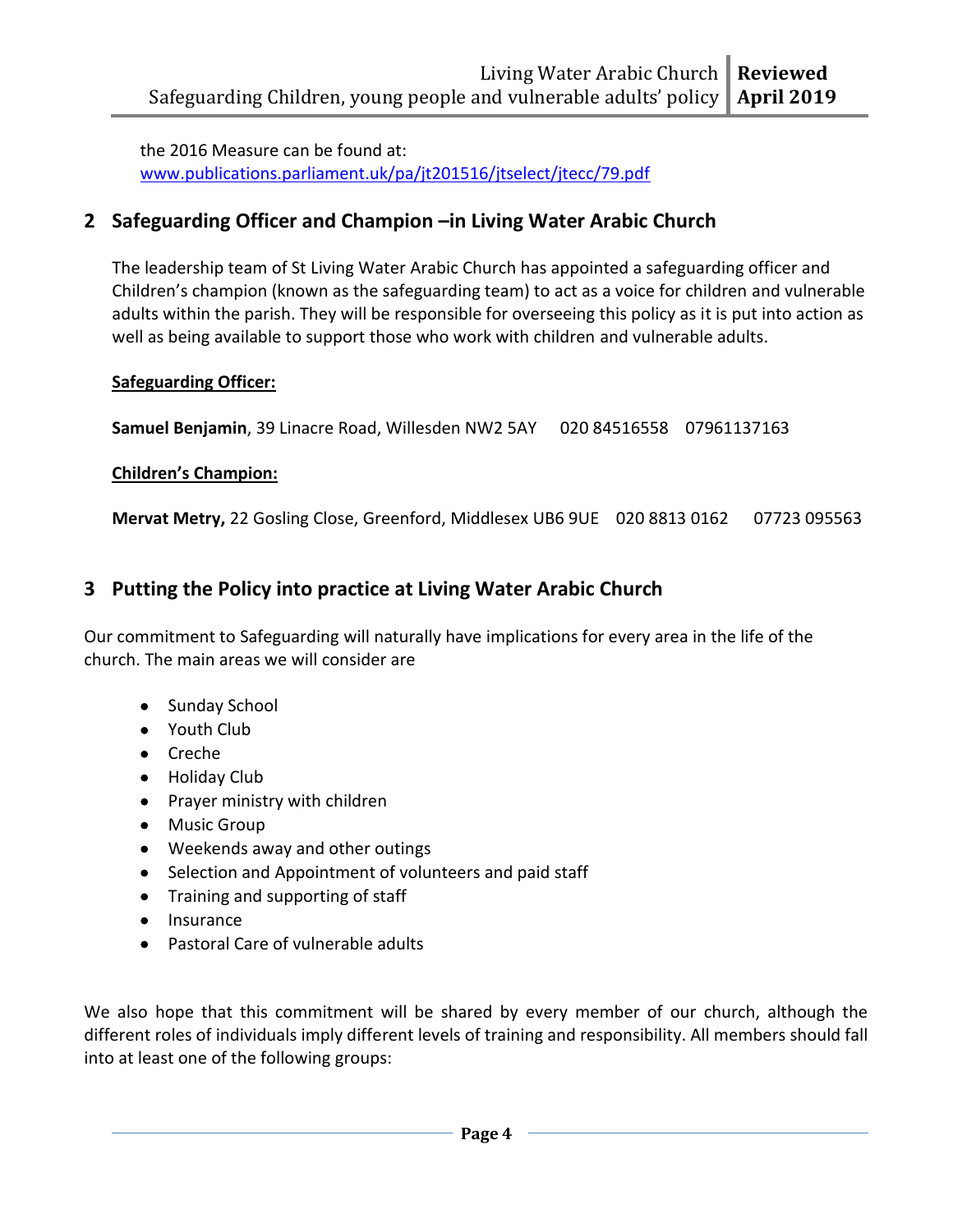- Parents
- Children
- Clergy
- Paid staff & unpaid staff
- Children's workers
- Creche supervisors
- Leadership Team
- Member of the Church family

The details of the action we need to take in the areas described above have been outlined in the accompanying **'Policy Implementation Strategy'** and these will be discussed by the Leadership Team and the people most directly involved.

However, there are certain specific measures that will be stated in this policy document. These concern the appointment and selection of staff, supervision and training for children's workers, and procedures for dealing with cases of abuse.

## **3.1 Selection and Appointment of volunteers and paid workers at Living Water Arabic Church**

The procedures for Selection and Appointment will be coordinated by the vicar and managed together with the children's champion and safeguarding officer

We will give all our volunteers and paid staff clear roles. This includes clergy, paid workers, Volunteers, leaders of Sunday school and Youth activities, and Holiday Club helpers.

#### **Job/Role descriptions** will include the following

- The person to whom the employee/volunteer is accountable
- The person(s) whose work they will supervise (if any)
- The elements of their job or role
- Their responsibilities and in relation to child protection
- Explicit reference to Living Water Arabic Church, Safeguarding Policy

A **Person Specification** will be produced to describe the skills and experience of the ideal candidate.

**All applicants** will be required to complete a **Declaration Form** (appendix one) relating to matters of child protection and safety. The form also asks for details of any criminal convictions, request permission to make security checks and makes reference to Living Water Arabic Church, safeguarding Guidelines. To maintain proper confidentiality Declaration Forms should are kept indefinitely in a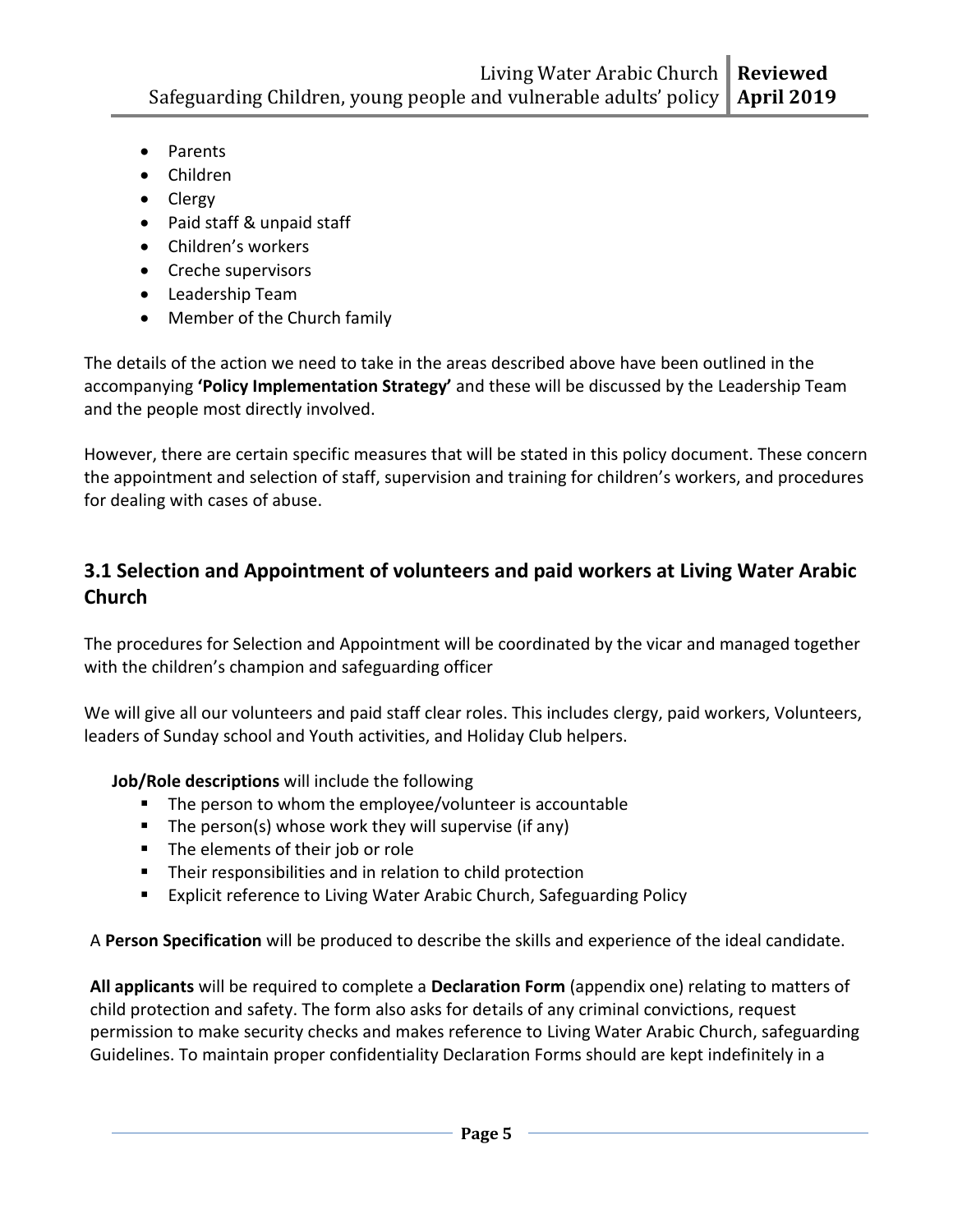secure place.

**All applicants** should provide the names of **two referees** which will be taken up prior to appointment in accordance with London Diocese safeguarding guidelines.

**All new candidates** for paid or unpaid positions involving substantial contact with children must be **checked** at 'enhanced level' through the **Disclosure and Barring Service (DBS)**.

**All candidates** for paid or unpaid positions involving substantial contact with children should be **interviewed**. The safeguarding team, the vicar and the church leadership team must be satisfied that a person has the personality, experience and integrity for the work. New Church members will not be appointed to children's work until they have been regular members for long enough to gain the trust of the wider church community.

New volunteers or paid staff will be given a 6 month **probation period**. Their work will then be reviewed and appraised before the appointment is confirmed.

#### **3.2 Current volunteers and paid workers**

We will ensure that job descriptions are provided even for those who have been working at Living Water Arabic Church for a period of time. Current workers will also be asked to complete the confidential declaration forms, to provide two references and will be checked against the registers mentioned above.

#### **3.3 Supervision and training for children's workers**

*The structure for Training and Supervision is to be coordinated by the vicar and managed together with the Children's activity leaders and children's champion*

We will be committed to the training and support of leaders in the following areas:

- Guidelines on Working with Children
- Resources for Ministry
- About abuse

In order to support and equip those who work with children, regular meetings with the children's champion will be arranged. These meetings will be an opportunity to raise concerns and receive support.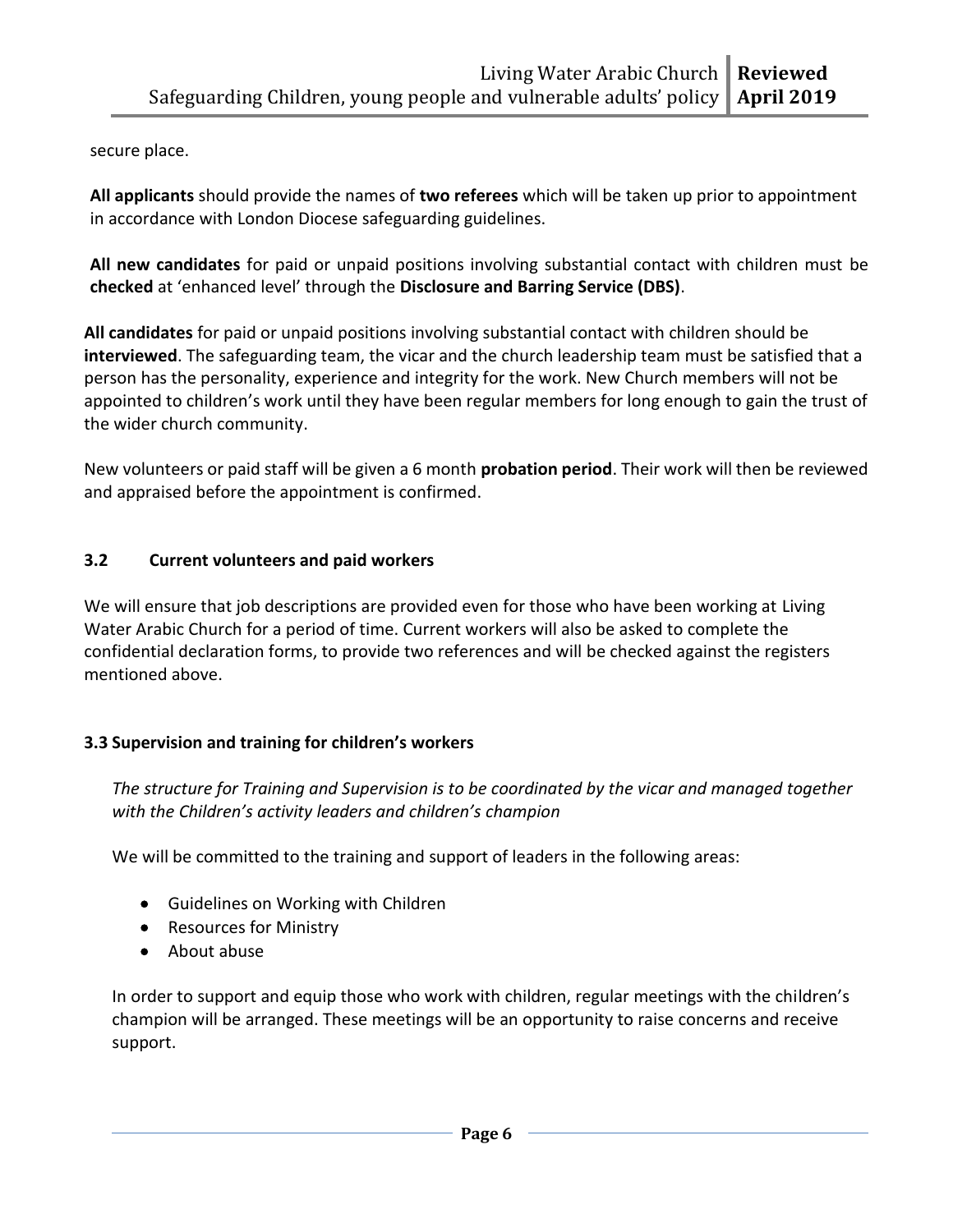Workers will be encourages to attend training events to develop their own skills in working with children.

First Aid training will be made appropriate workers/volunteers.

**Guidelines on working with children** will be made available to children's workers. These deal with issues such as supervision, appropriate touch and discipline. These guidelines provide a framework which should help keep children safe from harm, and adults safe from false accusations.

#### **Teamwork**

• If you see another member of staff acting in ways that might be misunderstood, be prepared to speak to your supervisor about your concerns. Leaders should encourage an atmosphere of mutual support in which workers feel comfortable to discuss inappropriate attitudes or behavior.

#### **Touching**

- Keep everything in public. A hug in the context of a group is very different from a hug behind closed doors.
- Touch should always be related to the child's needs not the workers.
- Touch should be age-appropriate and generally initiated by the child rather than the worker.
- Avoid any physical activity which is, or could be, sexually stimulating to the child.
- Children are entitled to determine the degree of physical contact with others, except in exceptional circumstances, in which they need medical attention.
- Team members should take responsibility for monitoring one another in the area of physical contact. They should be free to constructively challenge a colleague, if necessary.

#### **Supervision**

- **Don't spend any time alone with a child where your activity cannot be seen. Make sure that another adult is present nearby and that the child knows this.**
- Where possible there should be a gender balance amongst leaders and helpers.
- Have the Childline and NSPCC Helplines displayed amongst other information
- Don't invade a child's privacy while they are washing or using the toilet.
- Don't scapegoat, ridicule or reject a child or young person.
- Don't show favoritism.
- Don't play rough games.
- Don't allow a child to involve you in excessive attention seeking especially if it is overly physical or sexual in nature.
- Don't be sexually suggestive about or to a young person, even in fun.
- Don't permit abusive peer activities such as bullying.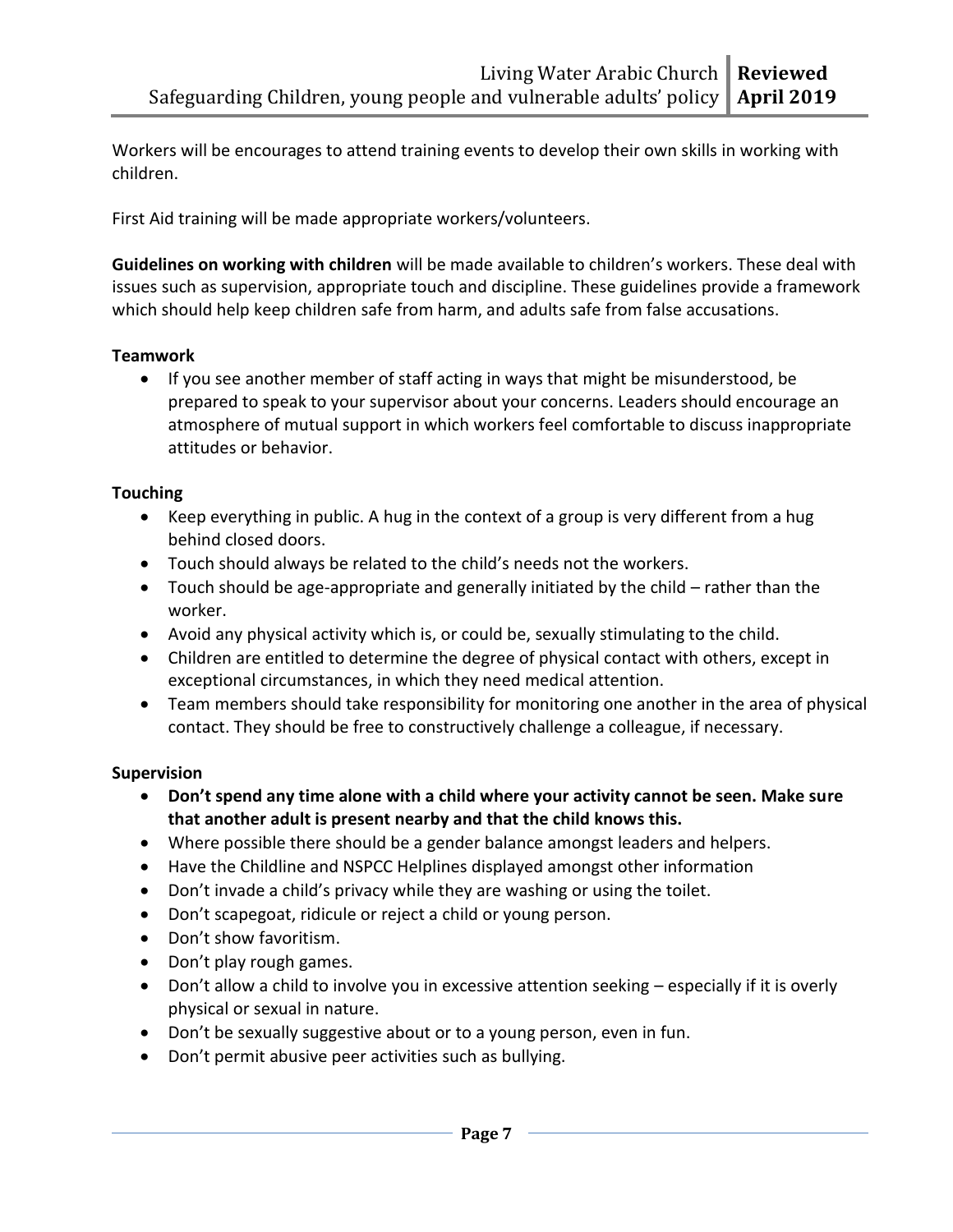- Don't give lifts to children or young person on their own. If this is unavoidable, ask the child to sit in the back.
- Don't share sleeping accommodation with children or young people whilst away on a trip.
- It is unadvised that adults never invite children or young people to their home alone. Invite a group, make sure another adult is around and obtain permission from the parent first.
- Don't allow unknown adults access to children. They should be accompanied by someone known to the church.

#### **Discipline**

- Be insistent, consistent and persistent.
- Do NOT use physical punishment even if you have the parent's permission. This sets a better model for the children to follow.
- Discipline out of love rather than anger.
- Establish ground rules with clearly explained consequences for when they are broken.
- Discuss their behaviour with them when others are absent.
- Each child is unique ask yourself "why are they behaving like that?"

#### **Confidentiality**

Confidentiality in relationships leads to trust. It can be extremely valuable for children to have relationships with adults they trust who listen, encourage and affirm them. This may mean that 'good secrets' are shared with the adult and in these cases, it is important not to undermine that trust. However, children and young people must be made aware that there are certain situations – where a child is suffering or is likely to suffer harm – in which other people need to be involved for the child's protection.

#### **4 Definitions of Child Abuse (based on those given in 'Safeguarding in the Diocese of London' December 2012)**

A child or young person under 18 years is regarded as abused where he or she has suffered from, or is believed to be at significant risk of, physical injury, neglect, emotional abuse or sexual abuse. Most child abuse is committed by someone known to them and trusted by them, either within the family, among their friends, or in the local community.

**Neglect** is the persistent failure to meet a child's basic physical, emotional or developmental needs. Examples include the failure to provide adequate food, clothing and shelter, the failure to protect a child from physical harm or danger, and the failure to provide appropriate medical care or treatment.

**Physical abuse** occurs when a child is physically harmed. This may involve hitting, shaking, throwing, poisoning, burning or scalding, drowning or suffocating. Other cases of physical abuse occur when a person deliberately causes ill health to a child.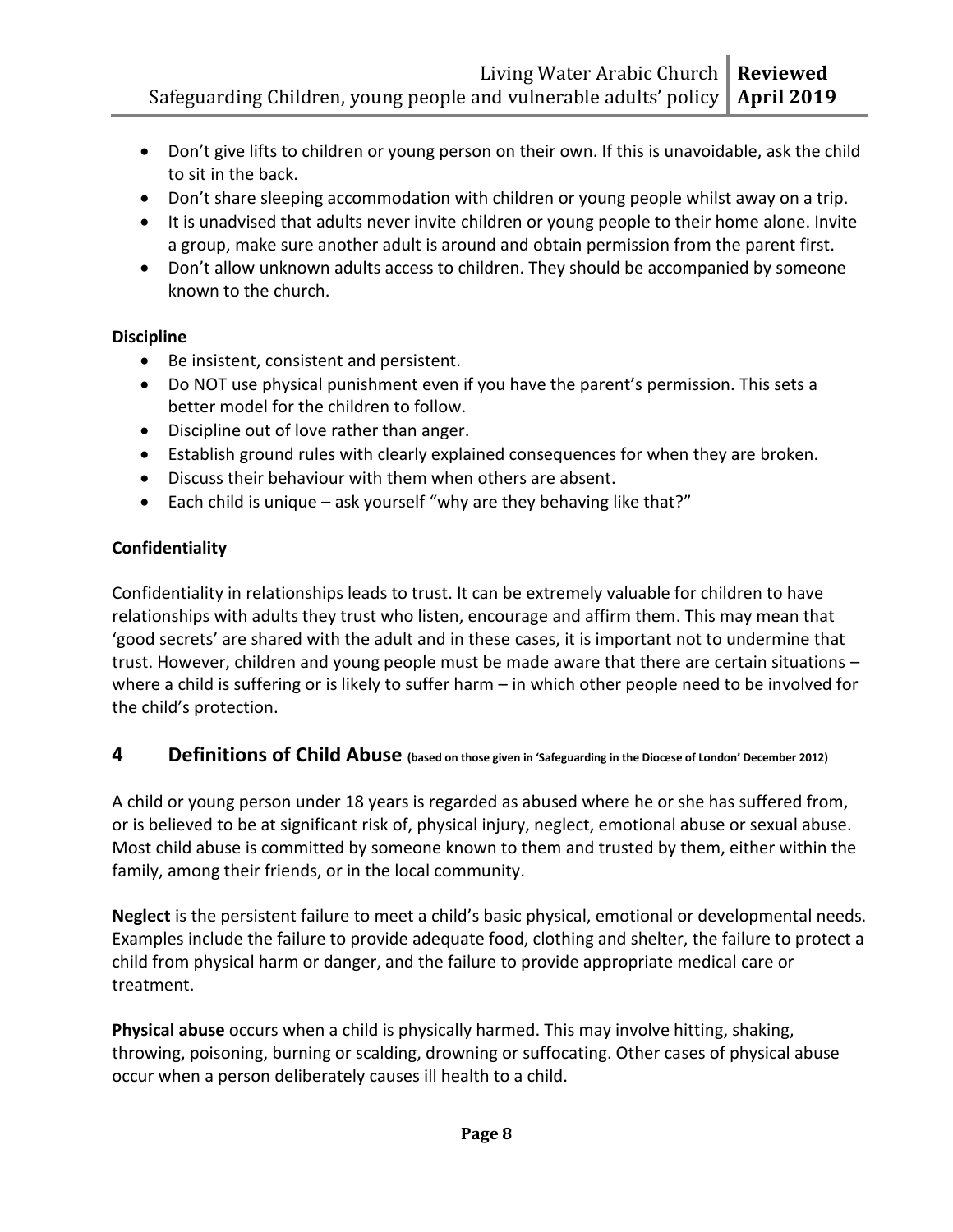**Sexual abuse** occurs when a child is encouraged or forced to take part in sexual activities. Physical contact may be involved, for example in touching or rape. In non-contact activities the child may be made to observe sexual acts, look at pornographic material or behave in sexually inappropriate ways.

**Emotional abuse** is the persistent emotional ill treatment of a child, threatening their emotional development. This might involve conveying to the child that they are worthless, unloved or inadequate. Emotional abuse also occurs when inappropriate expectations are placed on the child, or when children are exploited. Some level of emotional abuse is involved in every other form of abuse, but it can occur alone.

**Bullying and Cyberbullying** Bullying is behavior that hurts someone else – such as name calling, hitting, pushing, spreading rumors, threatening or undermining someone. It can happen anywhere – at school, at home or online. It is usually repeated over a long period of time and can hurt a child both physically and emotionally. Bullying that happens online, using social networks, games and mobile phones, is often called cyberbullying. A child can feel like there is no escape because it can happen wherever they are, at any time of day or night.

**Online abuse** with the ever-growing use of the internet, mobile telephones and online gaming (e.g. Xbox / PlayStation), there has been a corresponding rise in the use of the internet and other electronic communications to target, groom and abuse children. Adults may target chat rooms, social networking sites, messaging services, mobile phones, online gaming sites and the internet generally. Children are particularly vulnerable to abuse by adults who pretend to be children of comparable ages when online and who try to obtain images or engineer meetings.

**Electronic Images** The downloading, keeping or distributing of indecent images of children are all classified as sexual offences (under The Protection of Children Act 1978 Section 1). Such offences are sometimes referred to as non-contact sexual offences. However, it must be remembered that children will have been abused in the making of the images. The texting of sexual messages and photographs (sometimes referred as 'sexting') can be particularly problematic and abusive amongst children and young people.

#### **Other points about abuse**

**Organised abuse** occurs when any abusive practice is planned or carried out by two or more people working together.

**Abuse by other children and young people** can occur. Young abusers may have been abused in the past and specialist help is available in these cases.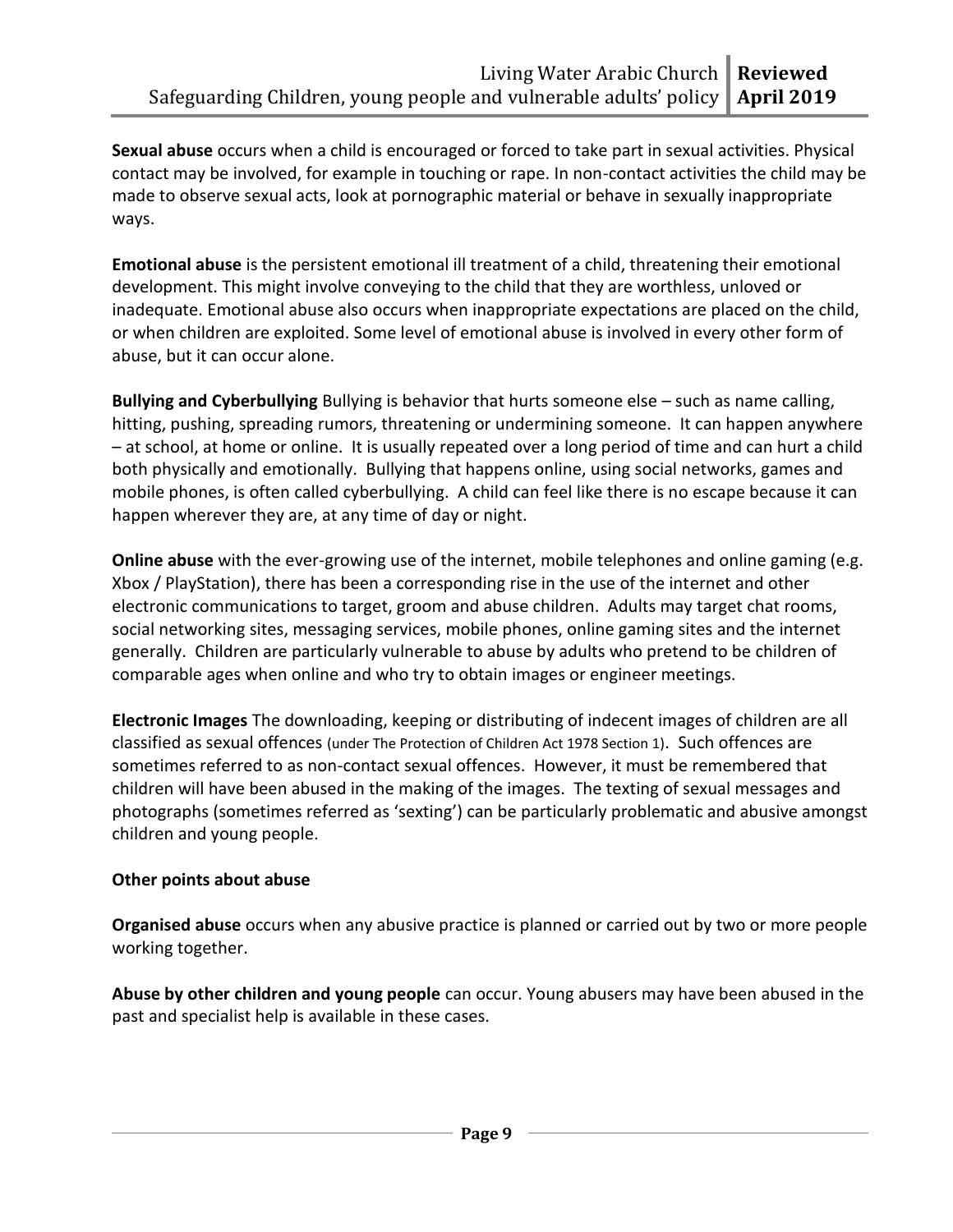## **5 Signs of Abuse**

#### **5.1 Possible signs of neglect**

#### **Physical**

Constantly hungry Signs of poor nutrition Constantly tired Poorly clothed (for weather conditions) Poor personal hygiene Unusual pattern of growth Untreated medical conditions

#### **Behavioural**

Lack of energy Low self-esteem Apathy Inappropriate absence of parent/carer Tendency to thrive away from home

#### **5.2 Possible signs of Physical abuse**

#### **Physical**

Bruises: In or around the mouth Showing the imprint of fingertips, hands or another implement Bruising of different colours (i.e. different ages) Two simultaneous black eyes without bruising to the forehead Bruising or tears around the earlobes

Bites: Human bites are oval or crescent shaped and may leave a clear tooth marks.

Burns and scalds: Burns with a clear outline are suspicious Circular burns from cigarettes Linear burns from hot metal rods or electric elements Burns of a uniform depth over a large area Friction burns from being pulled across the floor Scalds producing a water line immersion or pouring of hot liquid Splash marks around the main area caused by throwing of hot liquid Old scars indicating previous burns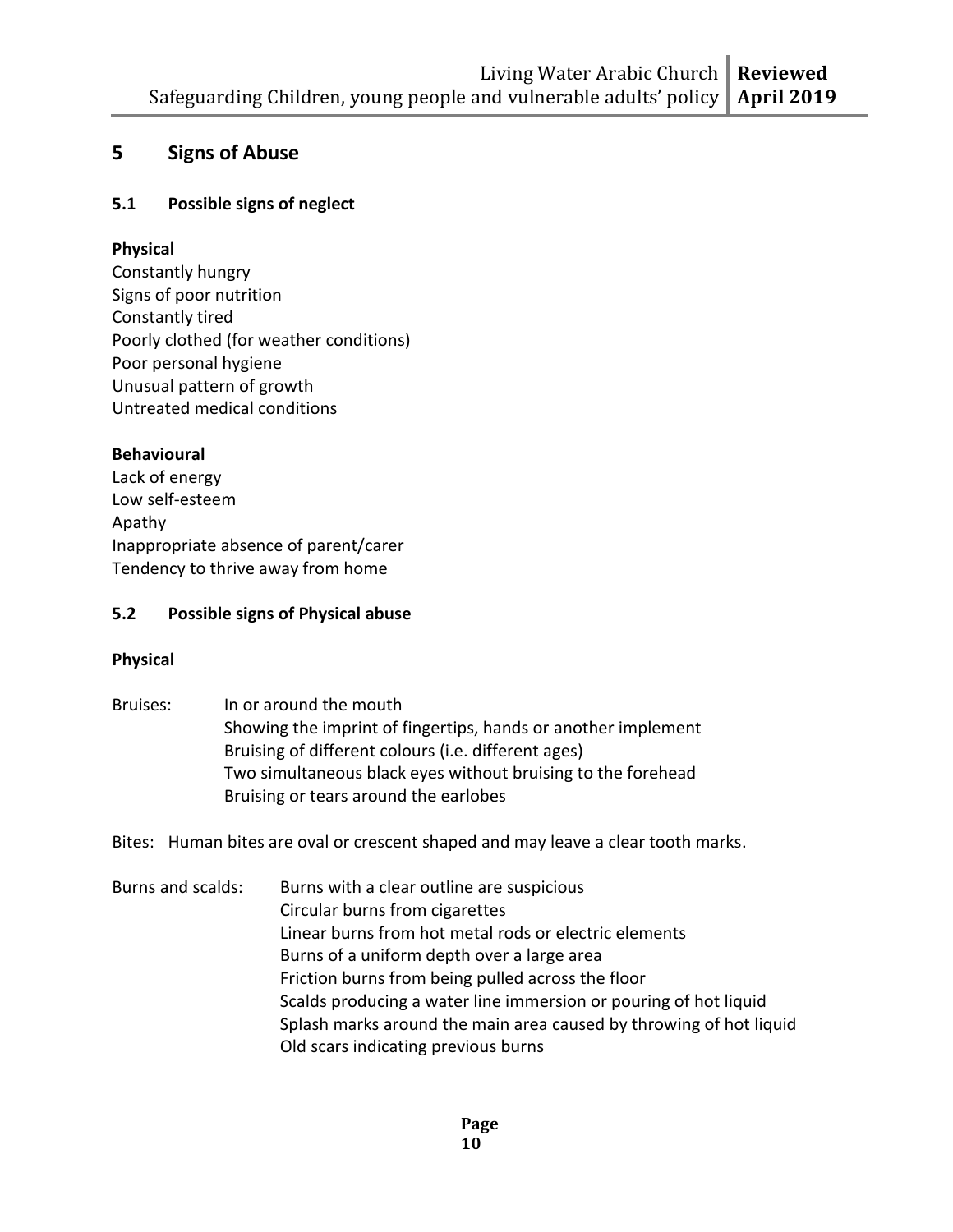Fractures: Any fracture on a child under 1 year is suspicious Any skull fracture in the first 3 years is suspicious

#### **Behavioural**

Reluctance over contacting parents Fear of going home Flinching Covering of arms and legs in hot weather Reluctance to change or participate in games/swimming Unusually compliant Self-harm Sudden mood changes

#### **5.3 Possible signs of sexual abuse**

#### **Physical**

Recurrent urinary tract infections Abdominal pain, especially discomfort while walking/sitting down.

#### **Behavioural**

Level of sexual knowledge/behaviour inappropriate to the child's age Requesting contraceptives/sexual advice Self-harm Eating disorders Running away from home/truancy Poor concentration Abnormal toileting e.g. Bedwetting/ soiling Sleep disturbance Withdrawal from others Unexplained possession of large sums of money or presents References to secrets

#### **5.4 Possible signs of emotional abuse**

#### **Physical**

Failure to develop or thrive Constant tiredness

#### **Behavioural**

Low self-esteem Apathy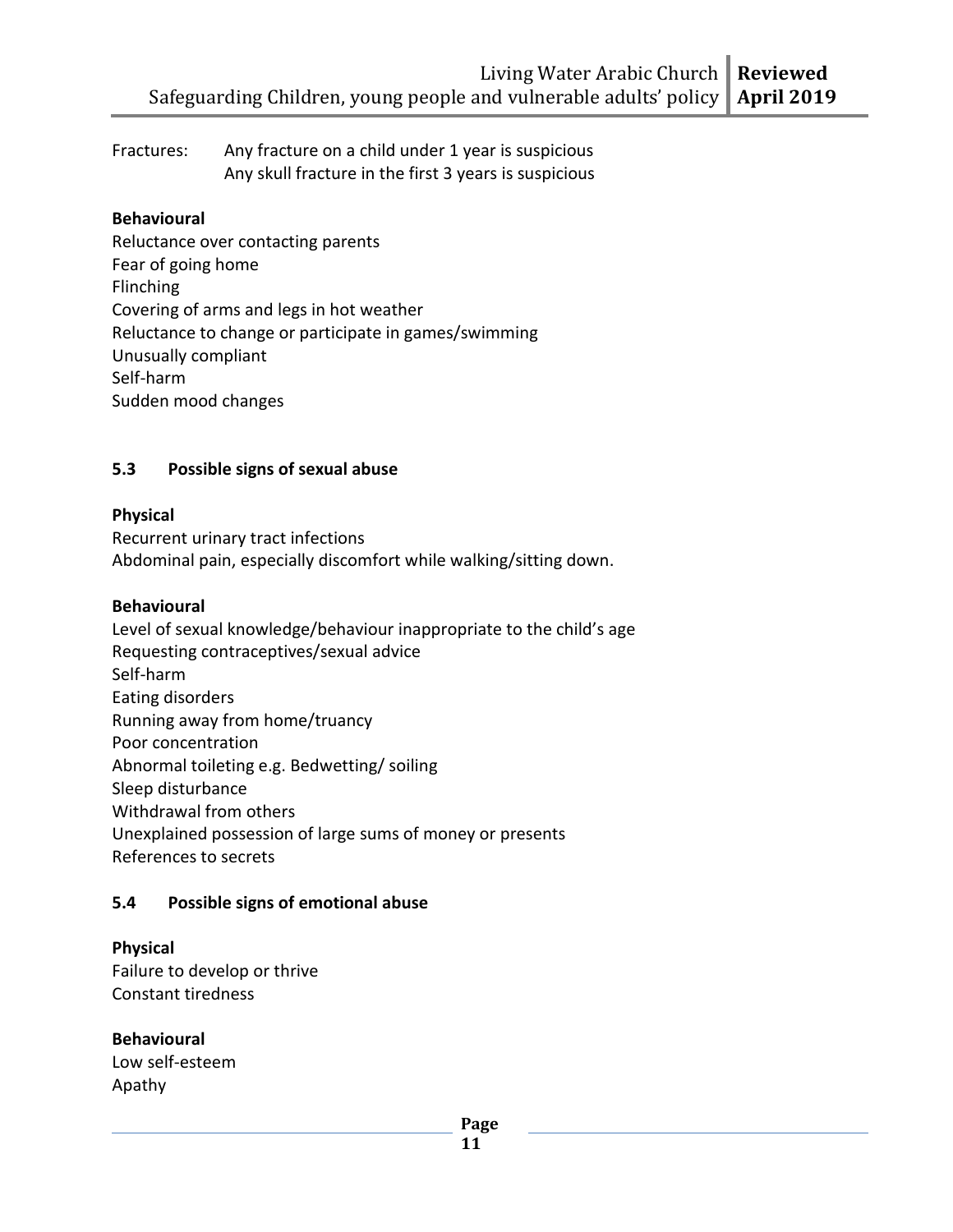Fear/withdrawal Unduly aggressive behaviour Attention seeking Need for approval/affection Self harm Speech disorders Compulsive/nervous behaviour

## **6 Responding when a child talks to you about abuse**

#### **It is important to bear in mind the following:**

The child may want the abuse to stop but still love the abuser The child may think that you are able to stop the abuse without anything else happening.

#### **Do**

Make it clear that you are taking them seriously Give your full attention Reassure the child that they were right to tell you Tell them that they are not to blame Explain that you will need to tell others before the abuse can stop Try to explain what will happen next in a way that they can understand Reassure them of your support in the future.

#### **Don't**

Show anger or shock Press for information Promise to keep it a secret Make negative comments about the alleged abuser Promise to make things better

## **7 Action on disclosure or suspicion of Abuse**

A summary is given in the attached flow chart (appendix two)

If a specific incident of child abuse arises within the church, the **highest levels of confidentiality** must be maintained.

If the child is in **immediate danger** or in **urgent need of treatment**, you should contact the Social Services Department and/or the emergency services. If necessary, take the child to the nearest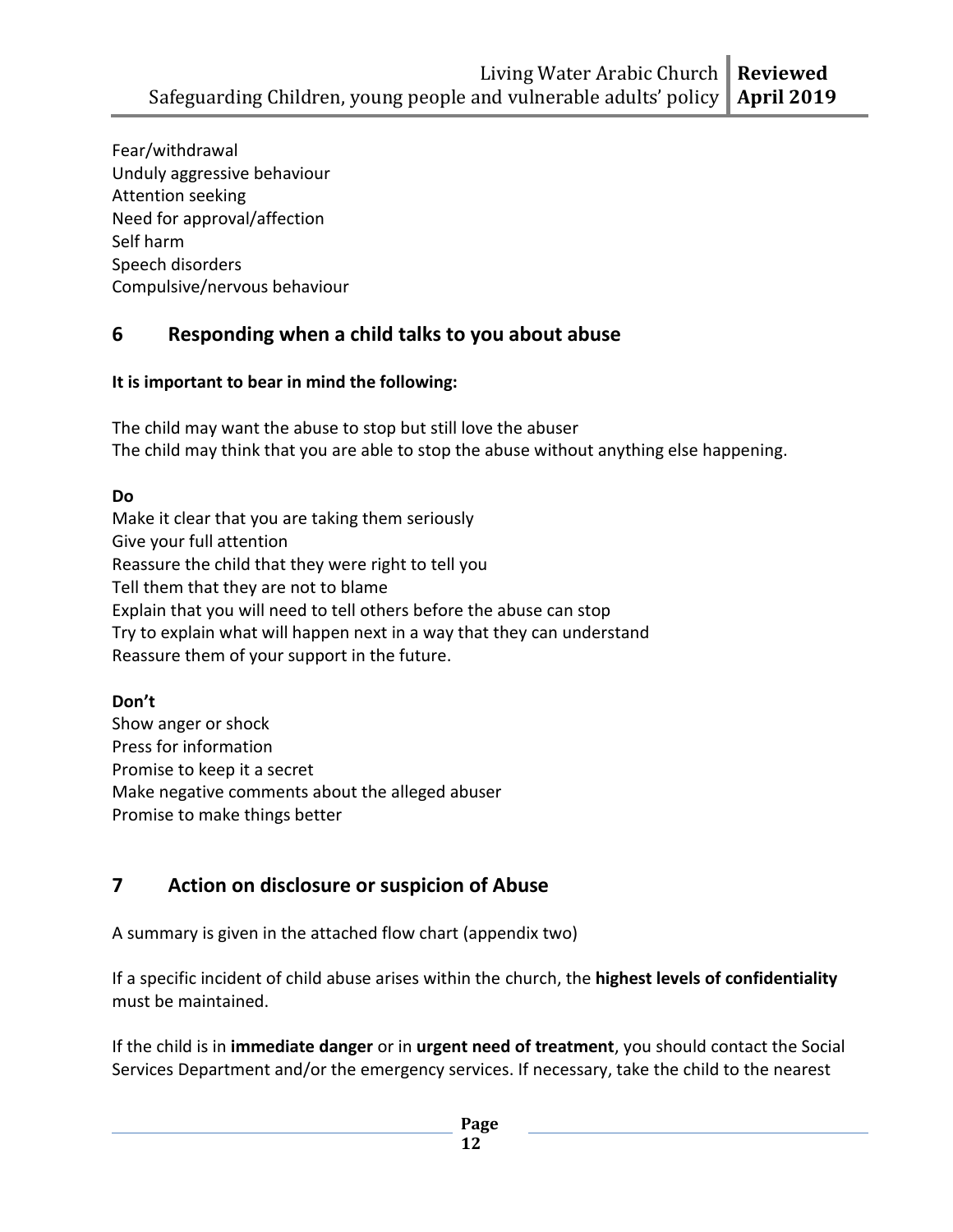Accident & Emergency department. You must inform the children's champion / safeguarding officer and/or the vicar straight away.

#### **Vicar:**

**Rev'd Sameh Metry**, 22 Gosling Close, Greenford, Middlesex UB6 9UE 020 8813 0162 07971257287

**Children's Champion: Mervat Metry,** 22 Gosling Close, Greenford, Middlesex UB6 9UE 020 8813 0162 07723 095563

#### **Safeguarding Officer:**

**Samuel Benjamin**, 39 Linacre Road, Willesden NW2 5AY 020 84516558 07961137163

If the danger is **not immediate**, you should speak to the appropriate person, as described below. It is not the responsibility of any church member to investigate concerns.

#### **7.1 Action to be taken by members of the church**

If you suspect child abuse you should discuss your concerns with the children's safeguarding officer/advocate and/or the vicar as soon as possible. With your co-operation they will write a careful account of the reason for concern and the dates and times of any action taken. If both the vicar and children's safeguarding team are unavailable you should contact the Diocesan Safeguarding Officer directly. Contact details are given in section 7.6

If you continue to work with the child concerned you should be particularly alert without unnecessarily drawing attention to them.

#### **7.2 Action to be taken by the children's safeguarding team and the vicar**

As soon as the safeguarding team or the vicar receive information about a possible case of abuse, they are to write a careful account of the reason for concern and the dates and times of any action taken. This should be carried out in conjunction with the person raising the concerns. The account should then be kept securely in the possession of the person receiving the initial report. (The Data Protection Act means such an account must be produced on demand for viewing by any persons named within it.)

If the concerns have been directed to the children's safeguarding team, they will immediately inform the vicar, unless he is unavailable or involved in some way. Similarly, the vicar will inform the children's safeguarding team of any report he receives.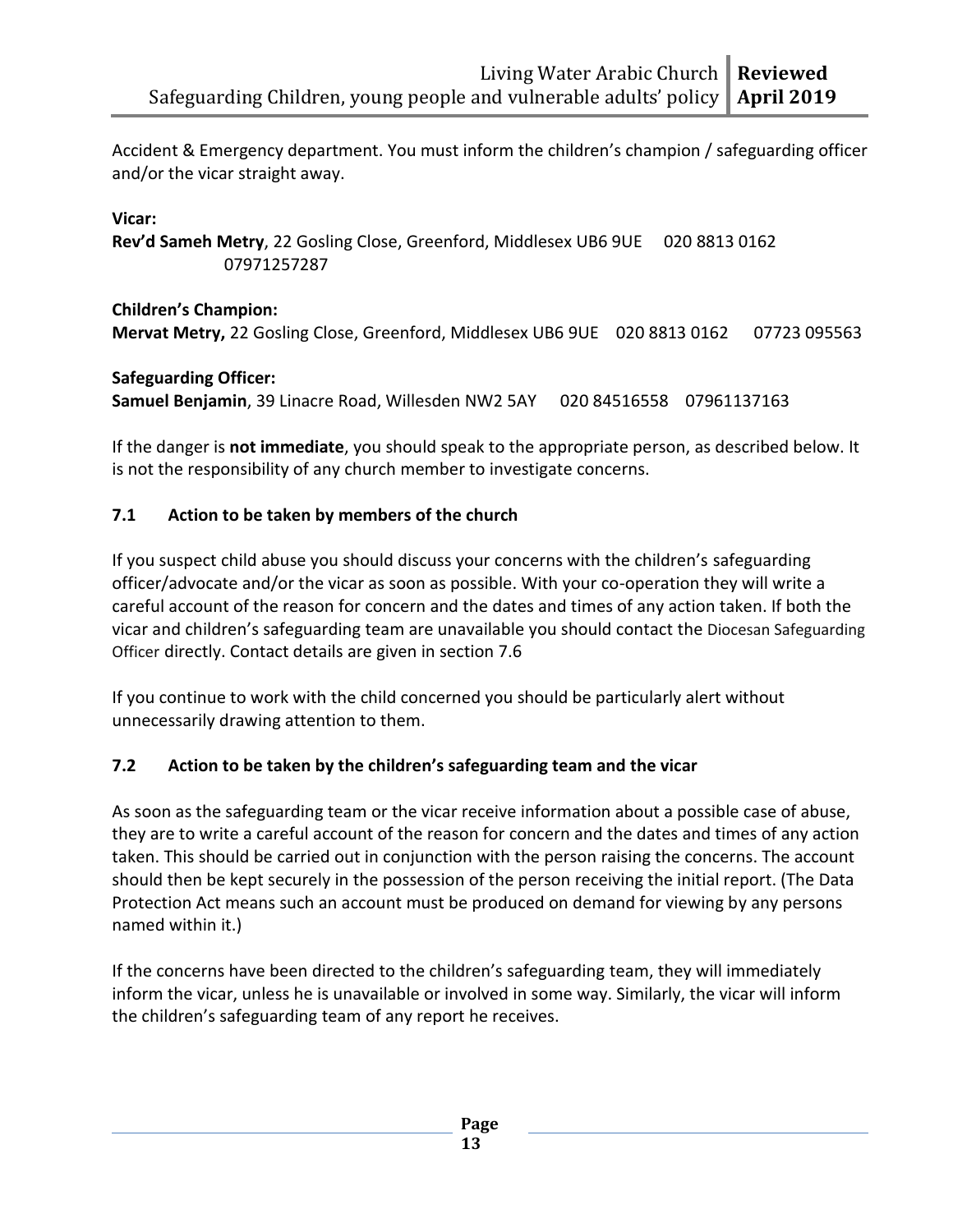**Any** situation of actual or suspected child abuse will then be reported to the Diocesan Safeguarding Officer at the first opportunity.

Where there is no immediate danger or urgent need of treatment the discussion with the Diocesan Safeguarding Officer will result in a suggested plan of action, which may involve making a referral to the social services.

It is then the responsibility of the vicar to consider a meeting with any adults involved in the situation.

#### **7.3 If you suspect the vicar of abuse**

You should inform the children's safeguarding team and/or the Diocesan Safeguarding Officer if your concerns involve the vicar. And contact the relevant Archdeacon (details in Sec 7.3)

#### **7.4 If you suspect the children's advocates of abuse**

You should inform the vicar and/or Diocesan Safeguarding Officer if your concerns involve one of the children's safeguarding team.

#### **7.5 Other Concerns**

There may be concerns about the attitude or behaviour towards children of a member of the church or about the possibility of a former abuser within the church. In such cases you should discuss your worries with the vicar and/or children's advocates as soon as possible.

#### **7.6 Contacts**

#### **Diocesan Safeguarding Officer**

Annette Gordon Tel 020 7932 1124 or email **[safeguarding@london.anglican.org](mailto:safeguarding@london.anglican.org)**

#### **Living Water Arabic Church safeguarding team:**

#### **Children's Champion: Mervat Metry,** 22 Gosling Close, Greenford, Middlesex UB6 9UE 020 8813 0162 07723 095563

#### **Safeguarding Officer:**

**Samuel Benjamin**, 39 Linacre Road, Willesden NW2 5AY 020 84516558 07961137163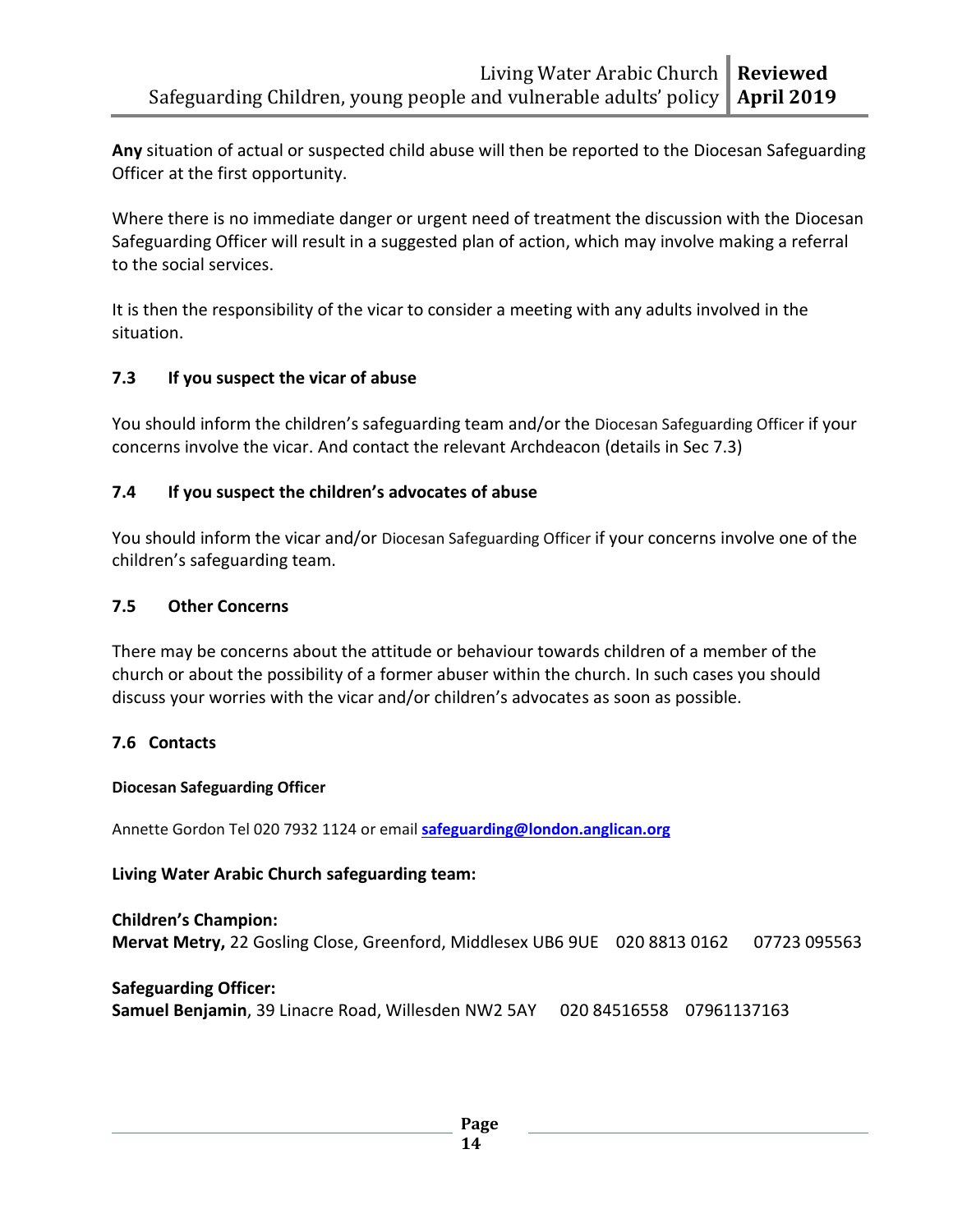#### **Evidence checkers are:**

Dr Adel Ekladios Mr Samir Suliman

#### **7.7 What you should do if nothing happens**

We strongly advise that you follow the procedure outlined above, involving the Diocese Safeguarding Officer. However, if you remain concerned about the possibility of abuse you make direct contact with other child protection services. You will need to provide the following pieces of information:

- Details of your concern, distinguishing fact from opinion
- What you have observed or been told by a child
- Any dates and names mentioned
- What you have said/done
- The child's details (name, date of birth, address, name of school)
- Your name, address, telephone number and role within the church

| Social Services Department | <b>Ealing Social Services:</b><br><b>Hillingdon Social Services:</b> | 020 8825 8000<br>01895 556633 |
|----------------------------|----------------------------------------------------------------------|-------------------------------|
| Childline                  | 0800 1111                                                            | www.childline.org.uk          |

NSPCC Child Protection Helpline 0800 800 500 [www.nspcc.org.uk](http://www.nspcc.org.uk/)

## **8 Support for yourself**

It can be very distressing to discover a possible case of child abuse and you may feel you need support. If this is the case, don't be afraid to talk to the children's safeguarding team and/or vicar, the Diocesan Safeguarding Officer or others who already know what is happening.

#### **9 Former abusers within the church**

As a church we will support any individual who wishes to turn away from their old life and begin a new life in Christ. It is possible that there may be members of the church family who have been abusers in the past and we should be ready to respond if this is known or suspected to be the case.

The protection of children in the church will always come first. Even where repentance is genuine, the abuser may still be struggling with the addiction of abuse. It may be that certain restrictions need to be imposed in order to safeguard our children. This will be done in line with **The Church Safeguarding Handbook section on** *Responding to those that may present a known risk to*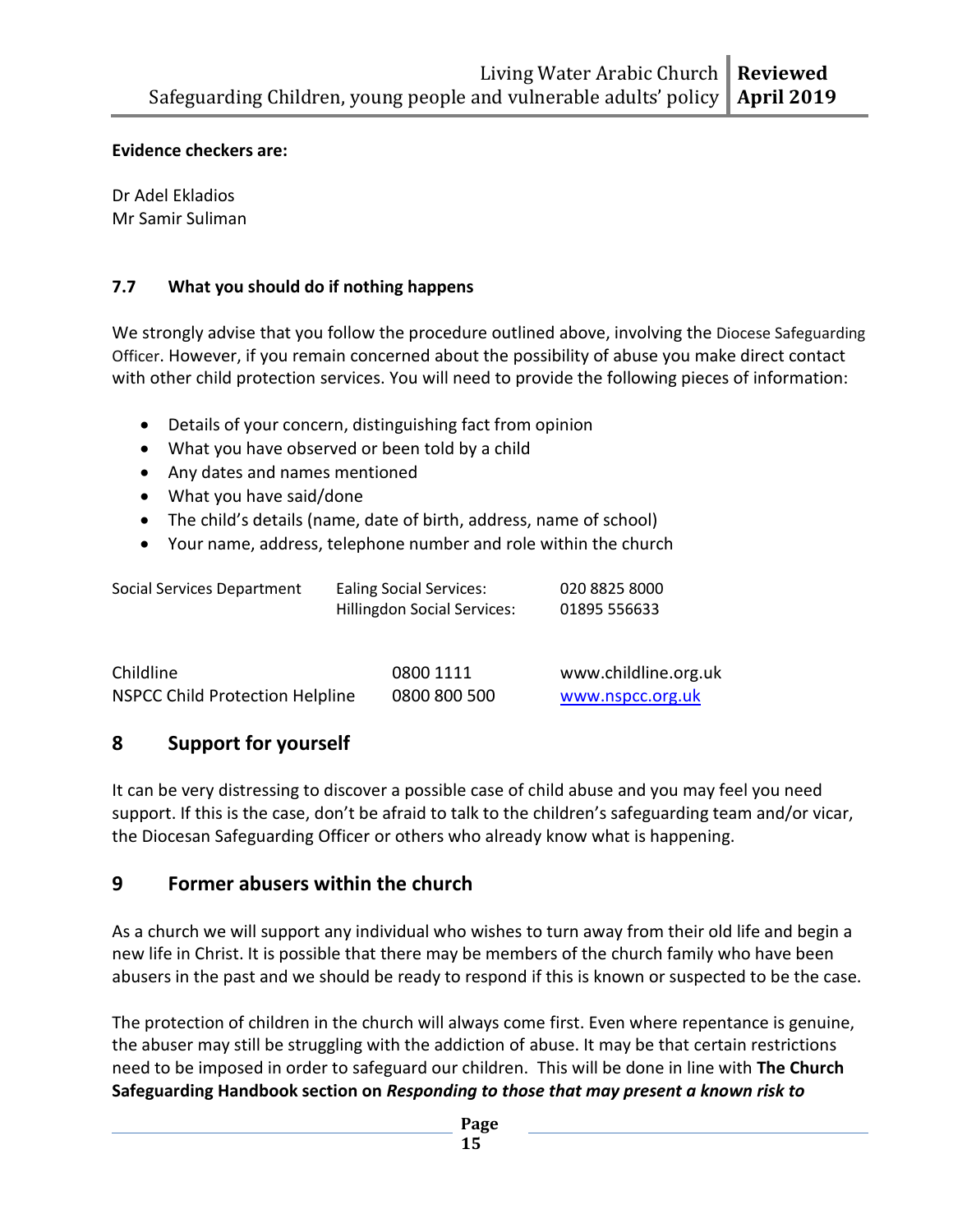#### *children, young people or vulnerable adults within a Christian congregation.*

Whenever it is known or suspected that a former abuser attends church, the vicar and church leadership team will discuss the matter with the Diocese Safeguarding Administrator (DSA) **who** will help the leadership team to decide upon appropriate restrictions.

## **10 Adult survivors of abuse within the congregation**

It is likely that, at some time, there will be members of our church who have suffered abuse in the past, whether as children or adults. We will welcome, accept and support them as they seek God's healing and in line with The House of Bishop's Safeguarding Policy 2017 which states that *'The Church will endeavor to offer care and support to all those that have been abused, regardless of the type of abuse, when or where it occurred….Those who have suffered abuse within the Church will receive a compassionate response, be listened to and be taken seriously. Our first response to those who have suffered abuse, especially abuse within the Church, should be compassionate; we must listen and take what we are hearing seriously.'*

Responding well to a disclosure of abuse is essential to being able to build trust and support. For some, just being able to talk to a trusted person about their experiences can be a powerful, healing event. Some may be seeking pastoral support from the Church. Some may need advice about how best to seek professional help. This may involve support to access local specialist services. Victims/survivors who are children or young people will require specialist support. Advice on how best to support a victim / survivor can be sought from the DSA

We journey alongside those who have been abused, for some forgiveness may be a part of that journey, for others it may not be so. In any event, there should not be any pressure or expectation from the church on the victim/survivor to forgive.

## **11 Pastoral Care of Vulnerable Adults**

The term 'vulnerable adult' refers to a person aged 18 or over whose ability to protect himself or herself from violence, abuse, neglect or exploitation is significantly impaired through physical or mental disability, illness, old age, emotional fragility, distress, or otherwise; and for that purpose, the reference to being impaired is to being temporarily or indefinitely impaired.

Some adults may not consider themselves vulnerable but may be vulnerable to being abused by individuals in positions of leadership and responsibility. As adults are not inherently vulnerable and in need of protection it is important to recognize that the factors described below do not, of themselves mean that a person is vulnerable. It is a combination of these factors and the circumstances that a person finds him/herself in that can make an individual vulnerable to abuse or neglect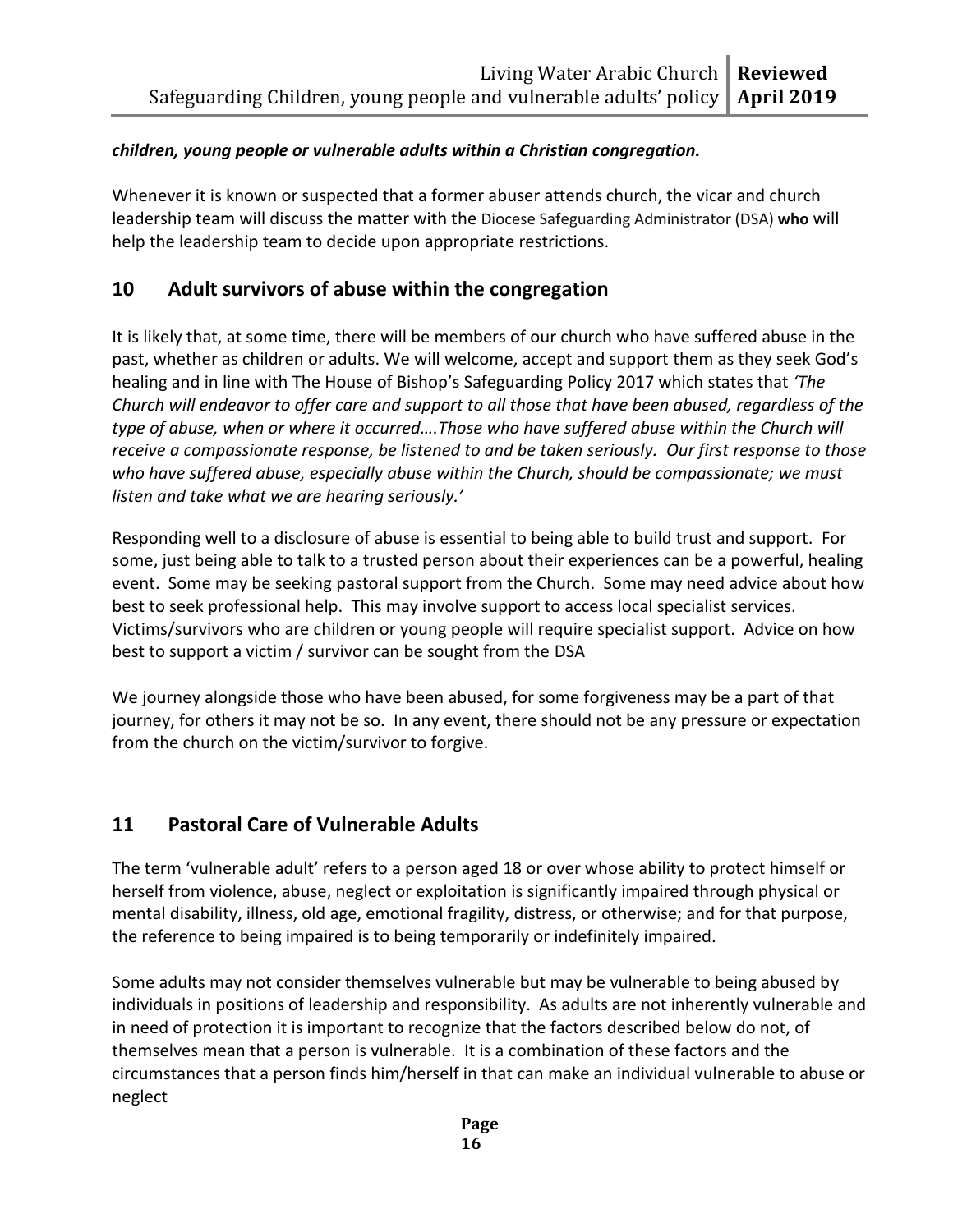#### **11.1 Some factors that increase vulnerability include:**

- A mental illness, chronic or acute
- A sensory or physical disability or impairment
- A learning disability
- A physical illness
- Dementia
- An addiction to drugs or alcohol
- Failing faculties due to old age
- Those who are homeless
- Refugee families or individuals (including those seeking asylum)
- Victims / survivors of domestic abuse direct violence and/or significant emotional coercion
- Those who have suffered historic abuse in childhood
- A permanent or temporary reduction in physical, mental or emotional capacity brought about by life events – for example bereavement, abuse or trauma.

These factors may not exist in isolation; for example, someone with a drink problem masking underlying dementia; or a frail housebound elderly person with underlying depression.

#### **11.2 Visiting Adults**

Visiting vulnerable adults in their homes is an essential element of many church officers' roles. Many parishioners will be well known to the church officer and where there have been no previous concerns the level of risk to the church officer or parishioner during visits will usually be low. However, unexpected circumstances can be encountered, some of which may place a church officer at risk. For example, the unexpected presence in the home of a relative or friend with a history of violence or threatening behavior. A parishioner may also be at risk from a church officer. For these reasons it is very important that church officers and parishioners are as safe as they can be, and that there is accountability and transparency in the manner in which church officers engage in lone working or visits to homes.

To assure the person you are visiting of their safety, and for the safety of the church officer:

• A risk assessment should be undertaken where possible before an initial visit, especially if you do not know the person. If there are concerns or risks known before a visit is made, it is advised that a risk assessment is carried out (see appendix two Risk Assessment Checklist for Home Visiting). In these circumstances, consider whether the visit is necessary, or whether the visit should be undertaken by two church officers. In addition visiting in pairs may be advisable, especially in adults perceived as vulnerable.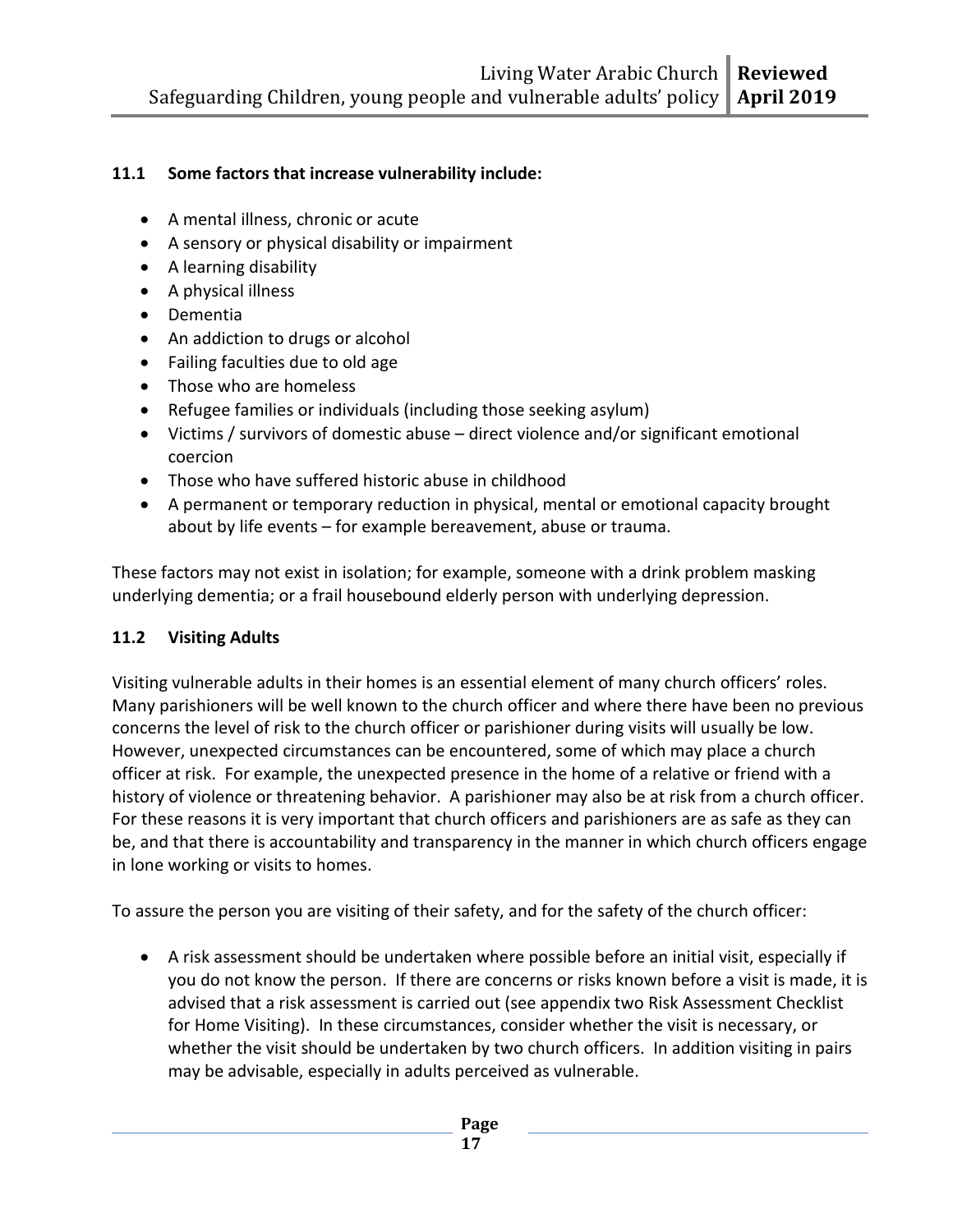- Do not call unannounced; call by appointment, if appropriate telephoning the person just before visiting.
- Be clear about what support you can offer and the purpose and limitations of any pastoral care/ support that is available.
- Do not make referrals to any agency that could provide help without the adult's permission, and ideally encourage them to set up the contact, unless there are safeguarding concerns.
- Never offer 'over the counter remedies' to people on visits or administer prescribed medicines, even if asked to do so.
- Do not accept any gifts from adults other than token items, to avoid misunderstandings or subsequent accusations from the person or their family. If someone wants to make a donation to the church, put it in an envelope, mark it on the outside as a donation and obtain a receipt from the Treasurer.
- Make a note of the date when you visit people, report back about the visit to the agreed named person and say what is concerning or going well. They will report safeguarding concerns to the Parish Safeguarding Officer and/or incumbent or directly to the DSA (Diocesan Safeguarding Advisor) if they are not available

## **12 Safer Recruitment**

A key way of protecting children and vulnerable adults from harm is to ensure the careful recruitment of those working with them.

The leadership team is responsible for the appointment of those working with children, young people and vulnerable adults, paid or unpaid.

- 1. We will ensure we make clear our selection policy that describes the process for recruitment and the roles applied for.
- 2. We will ensure that our safeguarding policy is reviewed annually and agreed; and that a statement about our commitment to safeguarding is included in all recruitment and selection materials.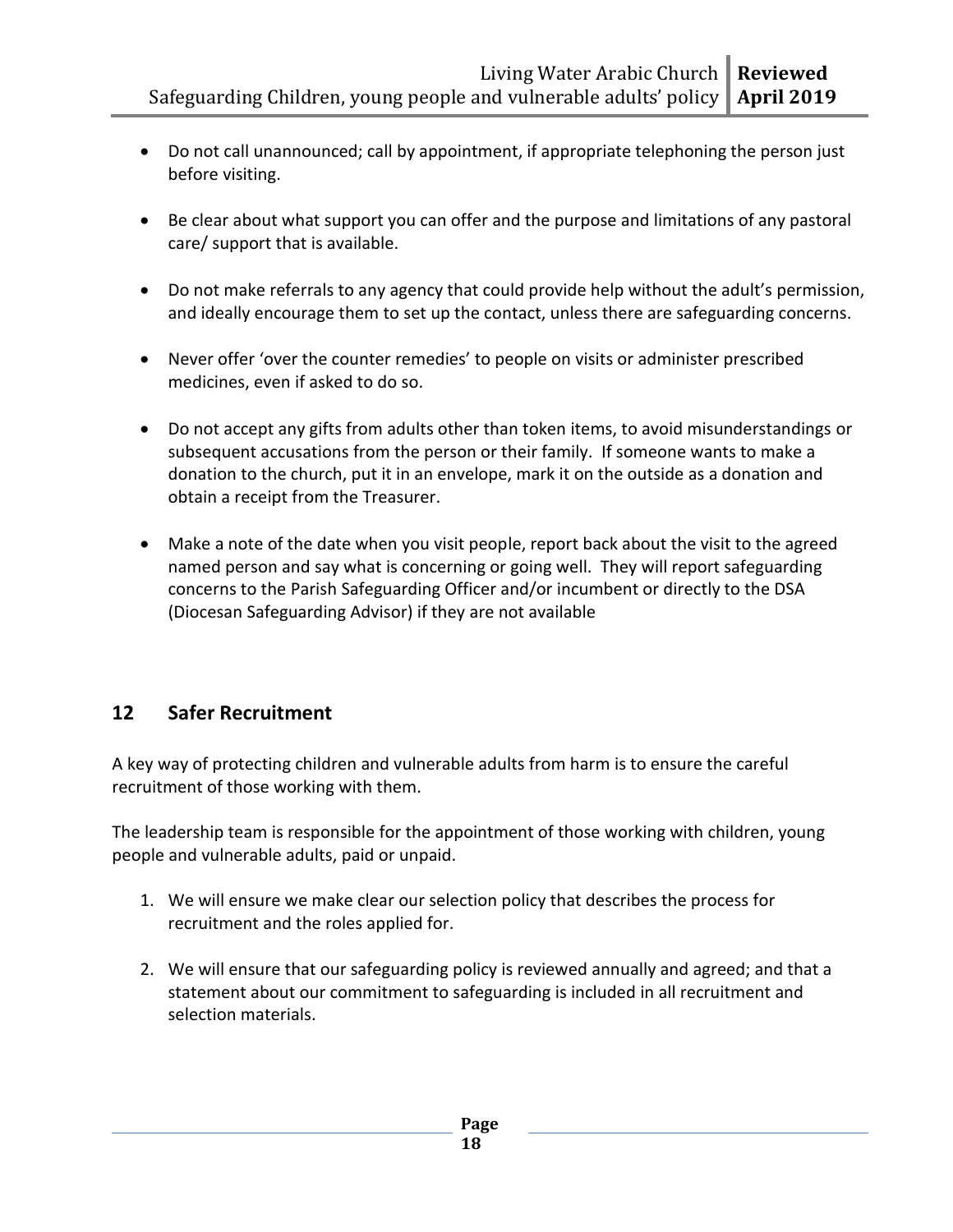- 3. We will ensure that we have up to date job descriptions and person specifications for the role(s) we wish to recruit to, timetable for recruitment and our commitment to safeguarding.
- 4. We will ensure that we have an appropriate advertisement prepared that contains all necessary information about the role, timetable for recruitment and our commitment to safeguarding.
- 5. We will ensure that we have compiled a suitable candidate information pack containing all the required information about The Church, role, recruitment timetable, safeguarding policy/statement and application form.
- 6. We will ensure that each application received is scrutinized in a systematic way by the short-listing panel in order to agree a shortlist before sending invitations to interview.
- 7. We will ensure that all appropriate checks have been undertaken on our shortlisted candidates including references.
- 8. We will ensure that all shortlisted candidates receive the same letter of invitation to interview, supplying them with all necessary information.
- 9. We will ensure that a face-to-face interview is conducted for ALL shortlisted candidates based on an objective assessment of the candidate's ability to meet the person specification and job description.
- 10. We will ensure that all specific questions designed to gain required information about each candidate's suitability will be asked, including those needed to address any gaps in information supplied in the application form.
- 11. We will ensure that we are able to make a confident selection of a preferred candidate based upon their demonstration of suitability for the role.
- 12. We will ensure that our preferred candidate is informed that the offer of employment (including volunteer positions) is conditional on receiving satisfactory information from all necessary checks; including DBS checks.
- 13. We will ensure we have a period of probation for any paid role (or a settling in period for voluntary roles) which will be reviewed throughout, as well as at the end of this period
- 14. We will ensure an induction for paid and voluntary workers which will include expectations in relation to behavior (a Code of Conduct) as well as supervision / support in place and arranged attendance on the Church of England safeguarding training.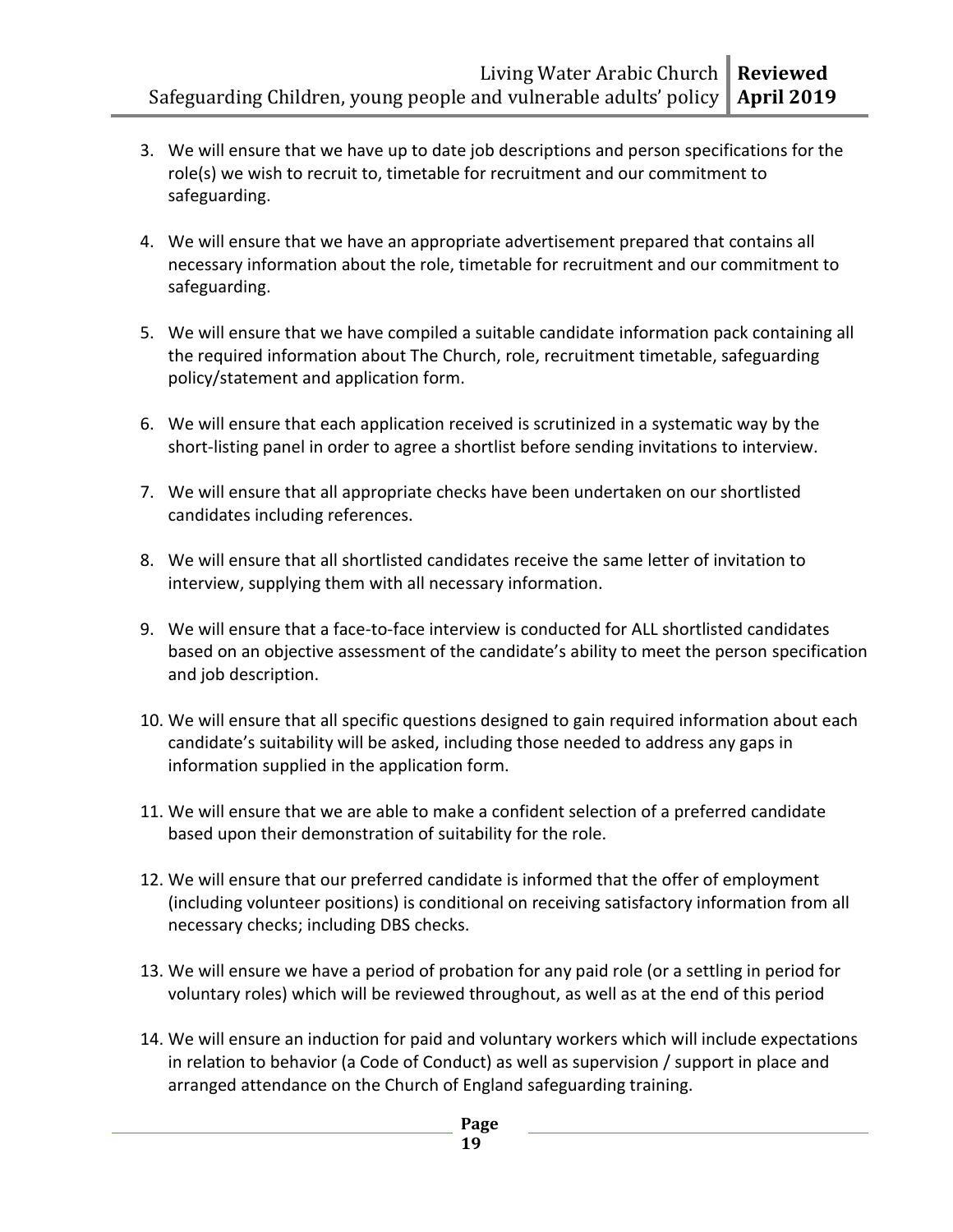## **Appendix One**

#### **Confidential Declaration**

For beneficed clergy, those who hold the bishop's license or permission to officiate, ordinands, paid employees and volunteers who are likely to be in regular and direct contact with children, young people under eighteen years of age or adults at risk.

This form is strictly confidential and, except under compulsion of law, will be seen only by those responsible for the appointment and the Diocesan Safeguarding Team. All forms will be kept securely under the terms of the Data Protection Act 1998.

#### **If you answer yes to any question, please give details, on a separate sheet if necessary, giving the number of the question you are answering**.

|                | Please tick the appropriate box                                                                                                                                                                                                                                                                                                                                                                                             |                                                                                                                                                                               |  |  |  |  |
|----------------|-----------------------------------------------------------------------------------------------------------------------------------------------------------------------------------------------------------------------------------------------------------------------------------------------------------------------------------------------------------------------------------------------------------------------------|-------------------------------------------------------------------------------------------------------------------------------------------------------------------------------|--|--|--|--|
| 1a             | Have you ever been convicted of a criminal offence? (Including any spent convictions under the<br>Rehabilitation of Offenders Act 1974)*                                                                                                                                                                                                                                                                                    |                                                                                                                                                                               |  |  |  |  |
|                | $\Box$ YES                                                                                                                                                                                                                                                                                                                                                                                                                  | $\square$ NO                                                                                                                                                                  |  |  |  |  |
| 1 <sub>b</sub> | peace?                                                                                                                                                                                                                                                                                                                                                                                                                      | Have you ever been cautioned by the police, and given a reprimand or warning or bound over to keep the                                                                        |  |  |  |  |
|                | $\Box$ YES                                                                                                                                                                                                                                                                                                                                                                                                                  | $\square$ NO                                                                                                                                                                  |  |  |  |  |
| 1c             |                                                                                                                                                                                                                                                                                                                                                                                                                             | Are you at present under investigation?                                                                                                                                       |  |  |  |  |
|                | $\square$ YES                                                                                                                                                                                                                                                                                                                                                                                                               | $\square$ NO                                                                                                                                                                  |  |  |  |  |
| 1 <sub>d</sub> | Have you ever been found by a court exercising civil jurisdiction (including matrimonial or family<br>jurisdiction) to have caused significant harm <sup>**</sup> to a child or young person under the age of 18 years, or has<br>any such court made any order against you on the basis of any finding or allegation that any child or young<br>person was at risk of significant harm from you?                           |                                                                                                                                                                               |  |  |  |  |
|                | $\Box$ YES                                                                                                                                                                                                                                                                                                                                                                                                                  | $\square$ NO                                                                                                                                                                  |  |  |  |  |
| 2a             | Has your conduct ever caused or been likely to cause significant harm to a child, young person under the age<br>of 18 or an adult at risk or put a child, young person or adult at risk at risk of significant harm?                                                                                                                                                                                                        |                                                                                                                                                                               |  |  |  |  |
|                | $\Box$ YES                                                                                                                                                                                                                                                                                                                                                                                                                  | $\square$ NO                                                                                                                                                                  |  |  |  |  |
| 2 <sub>b</sub> |                                                                                                                                                                                                                                                                                                                                                                                                                             | To your knowledge has it ever been alleged that your conduct has resulted in any of those things?                                                                             |  |  |  |  |
|                | $\Box$ YES                                                                                                                                                                                                                                                                                                                                                                                                                  | $\Box$ NO                                                                                                                                                                     |  |  |  |  |
|                |                                                                                                                                                                                                                                                                                                                                                                                                                             | If yes, please give details including the date(s) and nature of the conduct, or alleged conduct and whether                                                                   |  |  |  |  |
| you            |                                                                                                                                                                                                                                                                                                                                                                                                                             | were dismissed, disciplined, moved to other work or resigned from any paid or voluntary work as a result.                                                                     |  |  |  |  |
| 3              | Has a child in your care, or for whom you have or have had parental responsibility, ever been removed from<br>your care, been the subject to a Child Protection Plan (or previously placed on the Child Protection Register)<br>or been the subject of a Care Order, Supervision Order, a Child Assessment Order or an Emergency Protection<br>Order under the Children Act 1989, or similar order under other legislation? |                                                                                                                                                                               |  |  |  |  |
|                | $\Box$ YES                                                                                                                                                                                                                                                                                                                                                                                                                  | $\square$ NO                                                                                                                                                                  |  |  |  |  |
| 4              |                                                                                                                                                                                                                                                                                                                                                                                                                             | Have you any health problem(s) which would have health and safety implications in relation to your work<br>with children, young people under the age of 18 or adults at risk? |  |  |  |  |
|                | $\square$ YES                                                                                                                                                                                                                                                                                                                                                                                                               | $\square$ NO                                                                                                                                                                  |  |  |  |  |
|                | Page                                                                                                                                                                                                                                                                                                                                                                                                                        |                                                                                                                                                                               |  |  |  |  |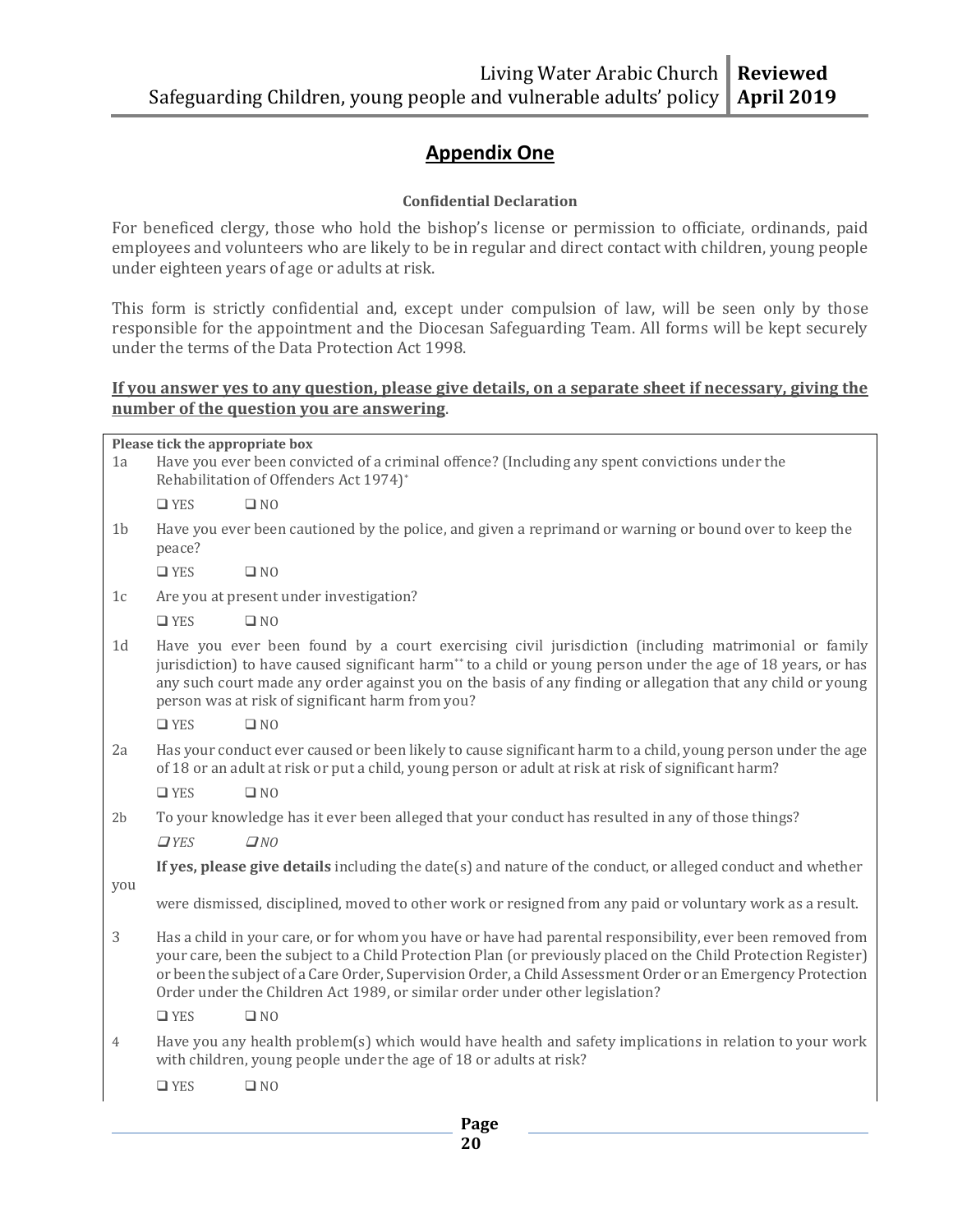#### Living Water Arabic Church Safeguarding Children, young people and vulnerable adults' policy **Reviewed April 2019**

- 4 Have you, since the age of 18, ever been known by any name other than the one given below?
	- ❑ YES ❑ NO
- 5 Have you, during the past five years, had any home address other than that given below? ❑ YES ❑ NO

| <b>DECLARATION</b>                                                                                                                                   |  |  |  |  |
|------------------------------------------------------------------------------------------------------------------------------------------------------|--|--|--|--|
| I declare that the above information (and that on the attached sheets) is accurate and complete to the best of<br>$\bullet$<br>my knowledge.         |  |  |  |  |
| I am familiar with the document 'Safeguarding in the Diocese of London' and will always act in accordance with<br>$\bullet$<br>its provisions.       |  |  |  |  |
| I understand that I may be asked to provide a Disclosure from the Disclosure and Barring Service before my<br>$\bullet$<br>appointment is confirmed. |  |  |  |  |
| Signed                                                                                                                                               |  |  |  |  |
| Full name                                                                                                                                            |  |  |  |  |
| Address                                                                                                                                              |  |  |  |  |
|                                                                                                                                                      |  |  |  |  |
|                                                                                                                                                      |  |  |  |  |
|                                                                                                                                                      |  |  |  |  |

\* All previous convictions, with the exception of technical motoring offences leading only to a fine, should be disclosed.

\*\* Significant harm involved serious ill-treatment of any kind including neglect, physical, emotional or sexual abuse, or impairment of physical or mental health development.

Please return this Declaration, in an envelope marked STRICTLY CONFIDENTIAL to: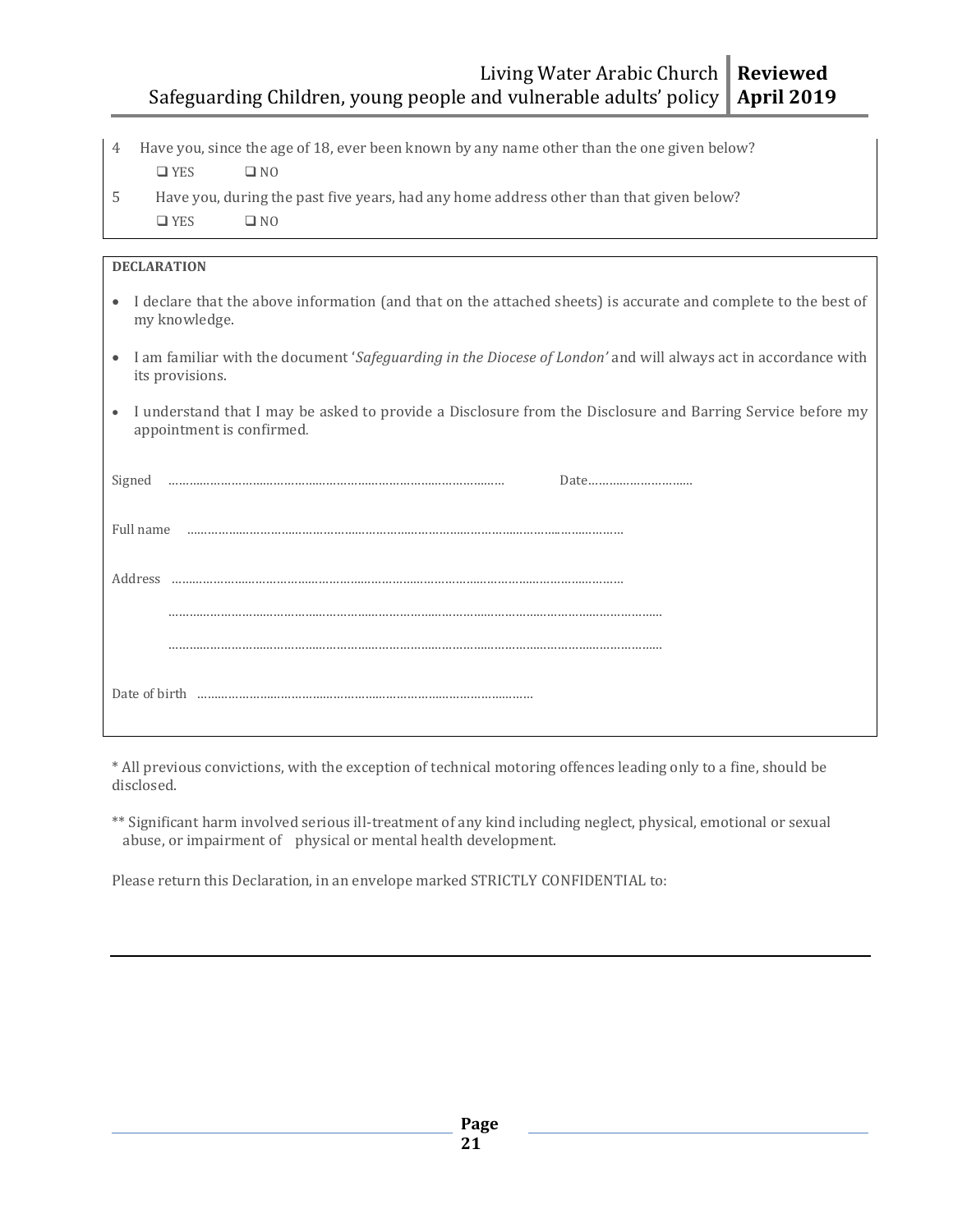## **Appendix Two**

## **Model Risk Assessment Checklist**

Name of adult to be visited ……………………………………………………………………...

| 1. | Does the adult have a history of violence, or threatening behaviour? If yes,<br>please detail below                                                                                                           | Yes/No<br>Not known        |
|----|---------------------------------------------------------------------------------------------------------------------------------------------------------------------------------------------------------------|----------------------------|
| 2. | Is the adult a risk to themselves?                                                                                                                                                                            | Yes/No                     |
|    |                                                                                                                                                                                                               | Not known                  |
| 3. | Does anyone living in the house have a history of violence or threatening<br>behaviour? If yes, please detail below                                                                                           | Yes/No<br>Not Known        |
| 4. | Does anyone who visits the adult have a history of violence or threatening<br>behaviour? If yes, please detail below                                                                                          | Yes/No<br>Not Known        |
| 5. | Does the adult have any vulnerabilities that would make it inappropriate for<br>him/ her to be visited alone (e.g. by a single male or female?)                                                               | Yes/No<br><b>Not Known</b> |
| 6. | Does the adult have any health problems that may cause unpredictable<br>behaviour? If yes, please detail below                                                                                                | Yes/No<br>Not Known        |
| 7. | Are there any health risks associated with visiting the adult at home?<br>(Examples might be infestation, smoking, intravenous drug use, infectious<br>diseases, dangerous pets?) If yes, please detail below | Yes/No<br>Not Known        |
| 8. | Is the adult's home in a well-lit area? Please detail below any difficulties you<br>are aware of.                                                                                                             | Yes/No<br>Not Known        |